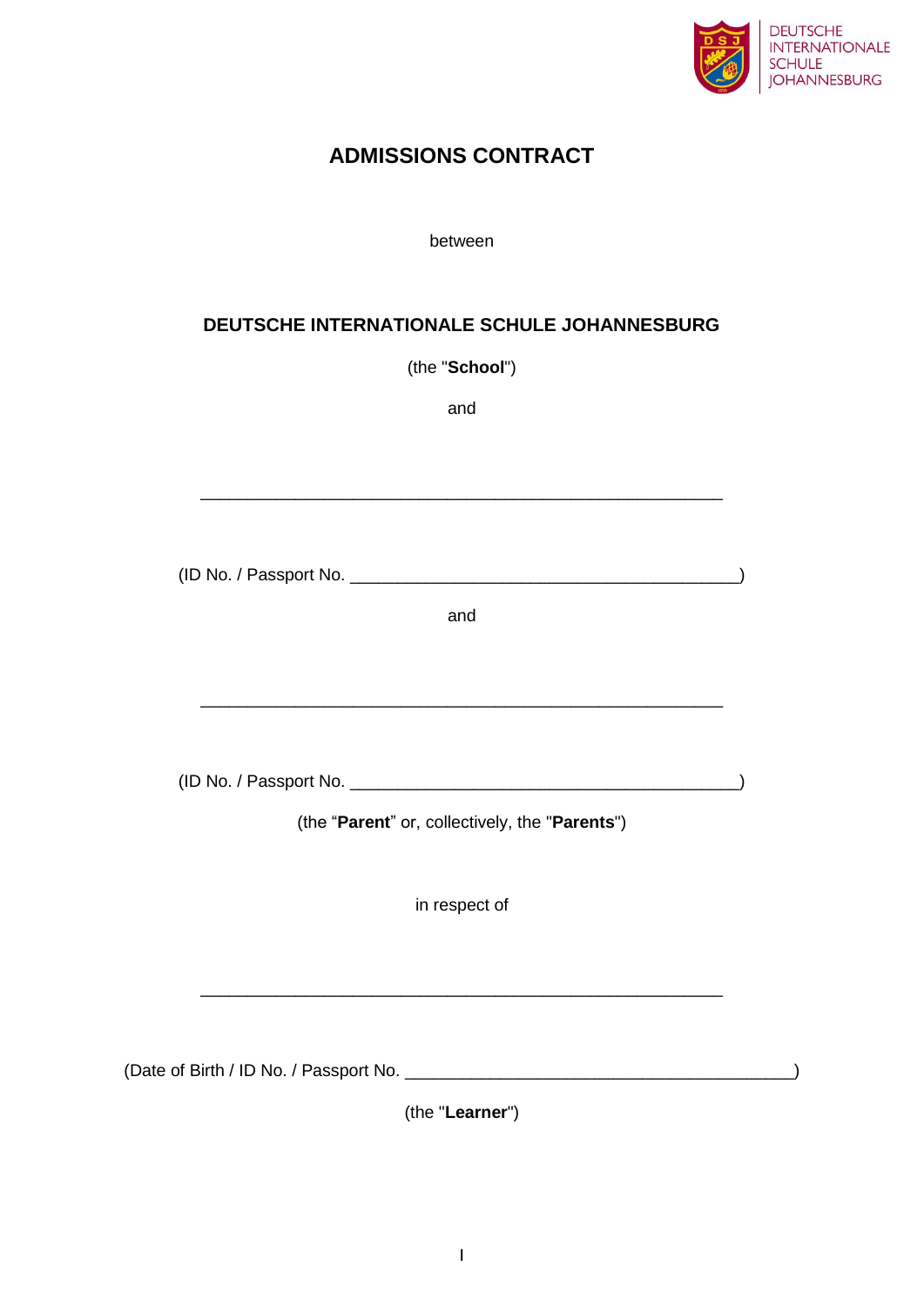

### **ADMISSIONS CONTRACT / BESCHULUNGSVERTRAG**

**Da die Geschäftssprache der Schule Englisch ist, sind alle weiteren Angaben und Auflagen dieses Beschulungsvertrages nur in Englisch angegeben.**

*As the School's official business communication language is English, this Admissions Contract and further details from this point on shall only be in English.*

### **PARENT DECLARATION:**

**The persons signing this contract as Parents declare that they are the Parent/s of the Learner whose details appear on page 1 of this Contract.** The rights and obligations contained in this Contract are binding on every person who signs this Contract and must be carried out in order for the Learner to be successfully admitted to and retained at the School.

### **IMPORTANT NOTICE:**

**By signing or initialling this Contract, each Parent agrees to (a) the terms and conditions contained in this document, and (b) ensuring that the Parents and the Learner comply with any terms and conditions contained in the School Rules and Policies, which shall form part of this Contract. If there is any provision in this Contract that the Parent does not fully understand, the Parent is obliged to ask for an explanation before signing.** 

**This Contract contains clauses that appear in similar text style to this notice and which:**

- **may limit the risk or liability of the School or a third party; and/or**
- **may create risk or liability for the Parent; and/or**
- **may require the Parent to indemnify the School or a third party; and/or**
- **serve as an acknowledgement, by the Parent, of a fact.**

**These clauses are important and should be carefully noted. The rights the Parent has in this Contract are in addition to, and do not affect, the statutory rights and remedies the Parent has under the Consumer Protection Act. In the event of conflict between this Contract and the Consumer Protection Act, statutory consumer protection rights shall prevail. Nothing in this Contract intends to or attempts to restrict, limit or avoid any rights or obligations created for the Parent or the School in terms of the Consumer Protection Act.**

### **1. DEFINITIONS**

For the purposes of this Contract:

- $1.1$ "**Additional Fees**" means those costs for the Additional Goods/Services and additional costs and levies required from time to time, and notified to the Parent/s in advance, to provide adequately for the education and related activities and services provided to the Learner, including the costs of extra-curricular activities, or special educational needs;
- $1.2$ "**Additional Goods/Services**" means those goods or services that may be provided to or for the benefit of the Learner from time to time, as determined by the School from time to time;
- $1.3$ "**Application Fee**" means the non-refundable amount of money payable by the Parent/s to the School to cover all the administrative costs involved in processing the application for admission of a learner to the School;
- $1.4$ "**Board**" means the board of directors of the School;
- $1.5$ "**Contract**" means this document including all its annexures, as well as any School Rules and Policies, as amended from time to time;
- $1.6$ "**Consumer Protection Act**" means the Consumer Protection Act, No. 68 of 2008;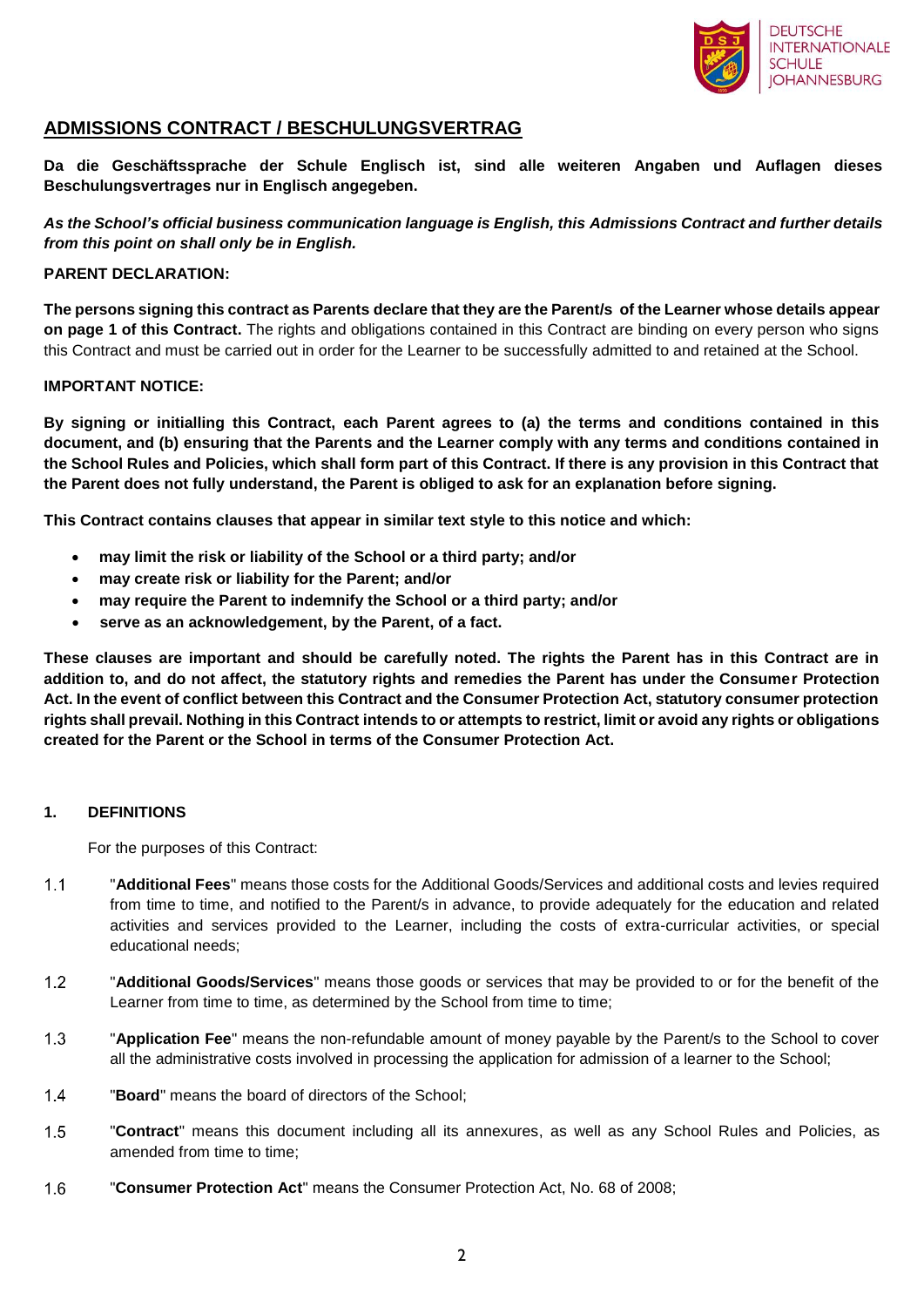

- $1.7$ "**Deposit**" means the amount of money payable by the Parent/s to the School upon the School providing notification of a successful application, which will be accompanied by a written offer of a place to the Learner, and which amount, subject to the terms of this Contract, may be refundable by the School or donated by the Parent/s upon termination of this Contract, less any amounts that the School is legally entitled to recover, including as a result of such termination or other damages related to a breach of this Contract;
- $1.8$ "**Employees**" means all educators and non-educators employed by the School, and shall include all educators who are seconded from Germany to the School, or independent educators contracted to the School, or trainee or intern educators at the School;
- 1.9 "**Application Fee**" means the non-refundable amount of money payable by the Parent/s to the School to cover all the administrative costs involved in processing the application for admission of a learner to the School;
- $1.10$ "**Fee**" means any amounts owing to the School for a Learner's application, admission, education and related activities at the School. Such Fees shall be clearly communicated to the Parent/s in advance and may include, but are not limited to, the:
- Application Fee (non-refundable);  $1.10.1$
- $1.10.2$ Deposit;
- $1.10.3$ Admission Fee (non-refundable);
- 1.10.4 School Fees, and
- 1.10.5 Additional Fees.

Additional information in respect of the Fees is set out in the School Fee Regulations and the School Fee Schedule as they appear on the School's website www.dsj.co.za;

- $1.11$ "**Income Tax Act**" means the Income Tax Act, No. 58 of 1962;
- $1.12$ "**Learner**" means the child (of any age) admitted by the School to be educated, whose details appear on **page 1** of this Contract, and "**Child**" shall mean the same;
- $1.13$ "**Learner Intellectual Property**" means any and all intellectual property created, developed and/or generated by the Learner, including, without limitation: (i) artworks, drawings, music and/or writing; (ii) all patents and applications therefore and all reissues, divisions, renewals, extensions, provisionals, continuations and continuations-in-part thereof; (iii) all copyrights, copyright registrations and applications therefor, and all other rights corresponding thereto; (iv) all software, databases and data collections and all rights therein; (v) all moral and economic rights of authors and inventors, however denominated; (vi) all rights arising out of or associated with any of the foregoing, including all rights to sue and recover damages for past, present and future infringement, misappropriation, dilution or other violation of any of the foregoing; and (vii) all rights or forms of protection having equivalent or similar effect to any of the aforementioned, which may subsist in any country in the world;
- $1.14$ "**Material Breach**" means a breach that is material in the context of the overall arrangements between the School, the Parent/s and the Learner as set out in this Contract or the School Rules or Policies from time to time and, for the avoidance of doubt and without limitation, is considered to exist where one or both Parent/s or the Learner (as applicable):
- $1.14.1$ fail to uphold or contravene this Contract and/or the School Rules and Policies, as introduced and amended from time to time;
- $1.14.2$ fail to pay any fees by their due date;
- $1.14.3$ fail to fulfil any legal requirements necessary for the Learner to attend school in South Africa;
- 1.14.4 act in such a way that the Parent/s or the Learner (as applicable) become uncooperative with the School and, in the reasonable opinion of the Principal, the Parent/s' or the Learner's behaviour negatively affects the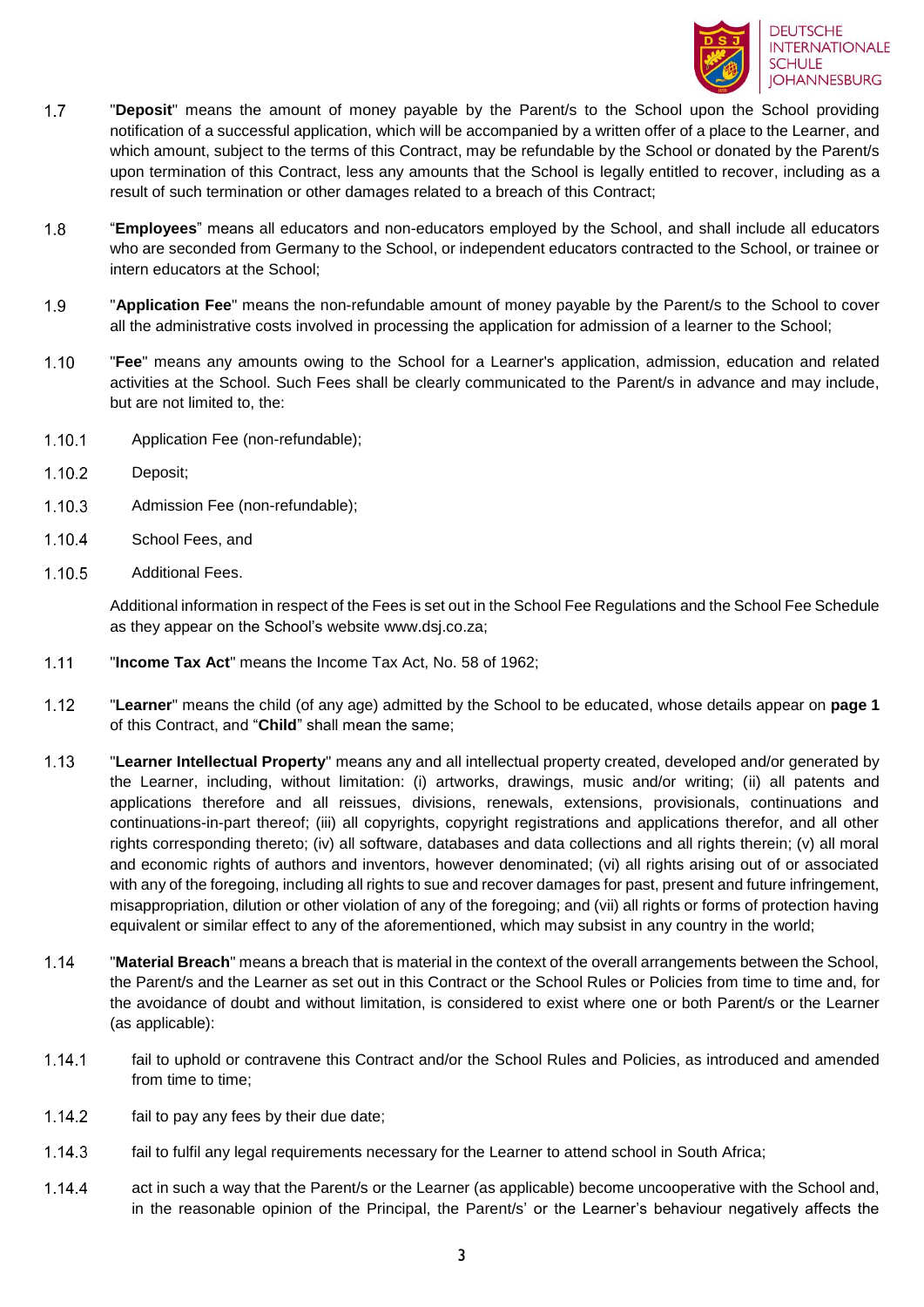

Learner's or other learners' progress at the School, the well-being of the Employees, or brings the School into disrepute; or

- 1.14.5 has, as determined by the School in its reasonable opinion, committed any unjustifiable act or omission which has caused, or could reasonably cause, reputational harm to the School;
- $1.15$ "**NCA**" means the National Credit Act, No. 34 of 2005;
- $1.16$ "**Parent/s**" means the parent, parents, guardian or guardians of a Learner, who have signed this Contract and whose details appear on **page 1 and page 13** of this Contract;
- $1.17$ "**Parties**" means the Parent/s and the School together, and "**Party**" means the School or Parent/s;
- $1.18$ "**Policies**" means the guides to decision-making adopted by the School to assist the day-to-day running of the School, as published by the School from time to time on the School's website and the School's internal information portal. Those applicable to Parent/s and Learners are available free of charge to Parent/s, including on the School's website [www.dsj.co.za.](http://www.dsj.co.za/)
- "**POPI Act**" means the Protection of Personal Information Act, No.4 of 2013;  $1.19$
- $1.20$ "**Principal**" means the person appointed by the Board to be responsible for the day-to-day management of the School, including anyone to whom such duties have been delegated;
- $1.21$ "**School**" means **Deutsche Internationale Schule Johannesburg NPC,** a non-profit company incorporated in terms of the company laws of the Republic of South Africa, under registration number: 1926/008515/08;
- $1.22$ "**School Fees**" means the amount of money payable by the Parent/s to the School in connection with a Learner's education, excluding any Application Fee, Deposit, Admission Fee or Additional Fees;
- $1.23$ "**School Rules**" means the rules and regulations of the School, as published on the School's website and the School's internal information portal, as those rules may be amended from time to time for legal, safety or other reasons or in order to assist the proper administration of the School. These may include (but need not be limited to) the School Rules, School Fee Schedules and School Fee Regulations, as well as the code of conduct and the complaints procedures for Parent/s. Those applicable to Parent/s and Learners are available free of charge to Parent/s, including on the School's website [www.dsj.co.za.](http://www.dsj.co.za/)
- $1.24$ "**Magistrate's Court Act**" means the Magistrates' Courts Act, No. 32 of 1944;
- $1.25$ "**Term**" means the period of the academic year during which the School holds classes and extra-curricular activities, as notified to Parent/s from time to time;
- 1.26 "**Third Party Payer**" means the person or entity, other than the Parent/s, nominated by the Parent/s to be responsible for the payment of any one or more or all of the Fees, provided that the nomination will not absolve the Parent/s from liability for those said Fees. The details of the Third Party Payer are set out in **Annexure A** to this Contract.

### **2. ACKNOWLEDGMENT, COMMITMENT AND ADHERENCE TO THE VALUES, EDUCATIONAL METHODS, ETHOS AND MISSION OF THE SCHOOL**

 $2.1$ The Parent/s acknowledge and accept that the School is acting as experts in education, and that the School has developed its own distinctive values, ethos, educational philosophy and pedagogical methodology. By accepting the offer of a place for the Learner at the School, the Parent/s bind and commit themselves and the Learner to uphold and respect the values, educational methods, ethos, traditions, philosophy, history and mission of the School, as articulated in the School's prospectus, mission statement, Policies, School Rules and / or codes of conduct from time to time.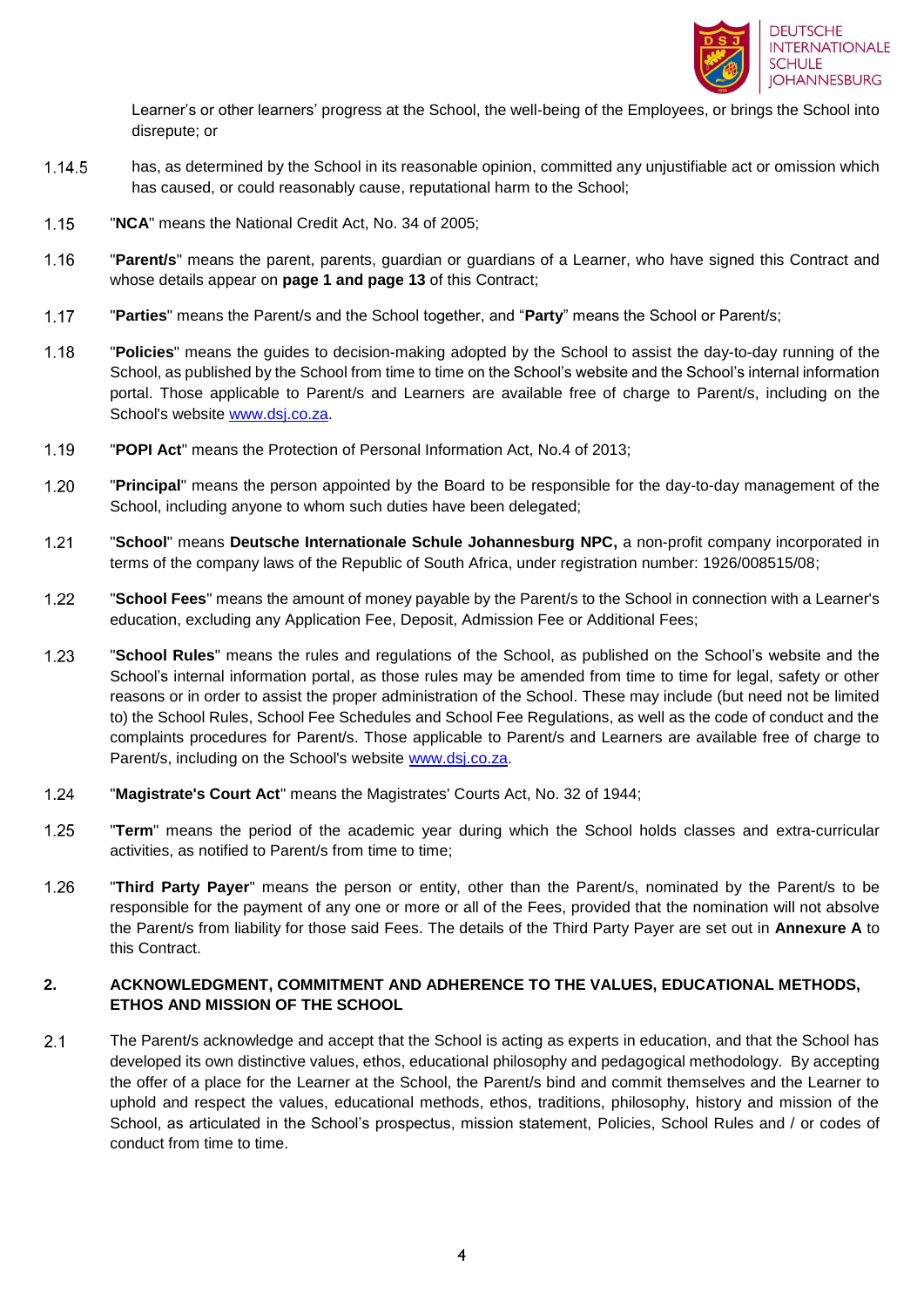

- $2.2$ If at any time the Parent/s are of the view that the values, educational methods, mission, ethos and objectives of the School are incompatible with those of the Parent/s or the Learner, the Parent/s undertake to withdraw the Learner from the School subject to the terms and conditions of this Contract and the best interests of the Learner.
- $2.3$ The Parent/s undertake that they will, and procure that the Learner will, respectfully adhere to and participate in all School activities that may include any and all cultural practices established by the School as a means of giving expression to its values, ethos and mission. If the Parent/s and/or the Learner conduct themselves in a manner inconsistent with, or that fails to uphold such values, ethos and mission, the School shall be entitled to terminate this Contract after following due process.
- $2.4$ The Parties undertake, in favour of one another to display and exercise good faith to each other in giving effect to the terms of this Contract and to use their respective reasonable endeavours to do all such things (and procure the doing of all such things) as may reasonably be required to give effect to the terms and intended purpose of this Contract and to uphold the rights and enforce the obligations of any Party under this Contract.

### **3. GENERAL OBLIGATIONS OF THE SCHOOL**

- $3.1$ **The admission of learners to the School is at the sole discretion of the School which may not grant the Learner admission to the School, or may grant temporary or provisional admission to the School subject to such further terms and conditions which the School may impose. The School may, after following due process, cancel admission in accordance with the School Rules.**
- $3.2$ While the Learner remains a learner at the School, the School undertakes to exercise reasonable skill and care in respect of their education and welfare. This obligation will apply during School hours and at other times when the Learner is participating in activities organised by the School on School premises only.
- $3.3$ Unless the Parent/s write to the School in advance with the specific purpose to withhold their consent, the Parent/s consent to the Learner:
- $3.3.1$ taking part in supervised School activities. These activities may include contact sports and sports or activities with some risk of physical injury; and
- $3.3.2$ travelling to supervised School activities that take place outside of School premises.
- $3.4$ The School will take reasonable care to avoid loss, damage, injury or death to the Learner. The School will not be responsible for any loss, damage, harm, injury or death that results from the Learner taking part in any School activities.
- $3.5$ The School shall monitor the Learner's progress at the School and produce regular written reports. The School will advise the Parent/s if the School has any concern about the Learner's progress, but the School does not undertake to diagnose any learning disability or other condition. A formal assessment can be arranged either by the Parent/s or by the School at the Parent/s' expense.
- <span id="page-4-0"></span>3.6 The Parties take cognisance of the limitations of the School's physical environment, facilities and resources which limit the School's ability to provide high quality education to Learners with special educational needs (whether due to neurological barriers, hearing impairments, visual barriers, physical barriers, behavioural, psychological or emotional barriers or any other medically assessed special need). **To the extent that, in the reasonable opinion of the School and its Employees, in their capacity as professionals and experts in education and after following due process, the School cannot, or can no longer, provide adequately for the Learner's special educational needs, the School may elect not to offer admission to the School or may cancel this Contract in terms of clause 12.3.**

**This clause has been drawn to my attention and I confirm that I understand and accept its legal consequences.**

| <b>Parent 1</b> | <b>Parent 2</b> (if applicable) | Third Party Payer (if applicable) |
|-----------------|---------------------------------|-----------------------------------|
|                 |                                 |                                   |
|                 |                                 |                                   |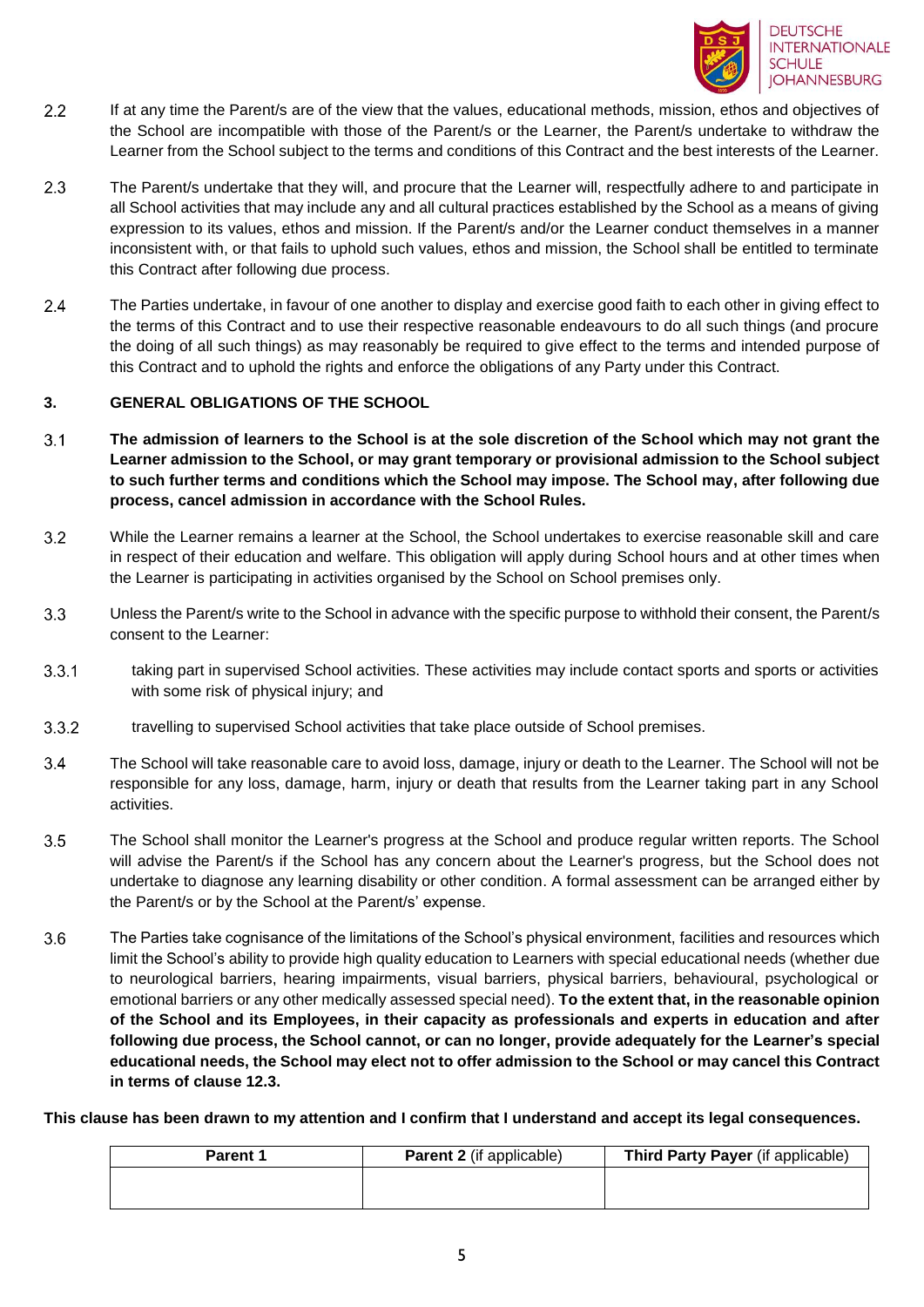

### **4. DISCLAIMERS AND INDEMNITY**

- $4.1$ **The School does not take any responsibility for any theft or loss of, or damage or destruction to any property of whatever nature (including school clothing, sporting and IT equipment, books, or any other personal possessions) brought on to the School premises by the Learner, unless the School or its Employees are in physical possession of that property and damage occurs to that property either because:**
- $4.1.1$ the School or its Employees treated the property as their own; or
- $4.1.2$ the School or its Employees did not exercise the degree of care, diligence and skill that can reasonably be expected of a person responsible for managing property belonging to another person, when handling, safeguarding or using the property.
- <span id="page-5-0"></span> $4.2$ **The Parent/s indemnify the School, the Board, the Principal and the School's Employees as well as their authorised agents and/or representatives against actions, proceedings, claims, demands, liabilities, losses and reasonable costs and expenses whatsoever, in respect of damage or loss to property, real or personal, and injury to persons, including injury resulting in death, arising out of or as a consequence of the Learner's admission to the School. The School shall be liable and liability will not be excluded under this clause [4.2](#page-5-0) in respect of loss occasioned by gross negligence and/or wilful misconduct attributable to the School, the Board, the Principal and the School's Employees as well as their authorised agents and/or representatives.**
- 4.3 Unless the Parent/s expressly notify the School in writing to the contrary, the Parent/s hereby consent to the Learner participating, under proper supervision, both in and outside the School, in sports and other activities (including contact sports) which may entail some risk of physical injury, as well as to the Learner travelling to and participating in School activities, programmes or class trips outside the School. **Subject to the School taking reasonable care to avoid harm and prevent any gross negligence on the part of the School, its Employees or agents, the School is not responsible for loss or damage resulting from such sports, activities, programmes or class trips, and the Parent/s indemnify the School against any claims in that regard.**

**This clause has been drawn to my attention and I confirm that I understand and accept its legal consequences.**

| <b>Parent 1</b> | <b>Parent 2</b> (if applicable) | Third Party Payer (if applicable) |
|-----------------|---------------------------------|-----------------------------------|
|                 |                                 |                                   |
|                 |                                 |                                   |

### **5. PARENT/S' GENERAL OBLIGATIONS**

- $5.1$ The Parent/s warrant that they have informed the School, upon application for admission of the Learner, or by completing **Annexure D** to this Contract of any special educational needs of the Learner known to the Parent/s, of the kind referred to in clause [3.6.](#page-4-0)
- $5.2$ In order to fulfil the School's obligations, the School needs the Parent/s' co-operation. Without detracting from any specific obligations contained in this Contract, the Parent/s are required to:
- $5.2.1$ fulfil the Parent/s' own obligations under these terms and conditions;
- $5.2.2$ encourage the Learner in his or her studies, and give appropriate support at home;
- $5.2.3$ keep the School informed of matters which affect the Learner;
- $5.2.4$ maintain a courteous and constructive relationship with School's Employees; and
- $5.2.5$ attend meetings and otherwise keep in touch with the School where the Learner's interests require the Parent/s to do so.
- <span id="page-5-1"></span>5.3 Subject always to applicable law including, without limitation, provincial legislation applicable to the School, the Principal may, if it is justifiable to do so and after following due process, require the Parent/s to remove the Learner, or may suspend this Contract if the Parent/s' behaviour is in the reasonable opinion of the Principal so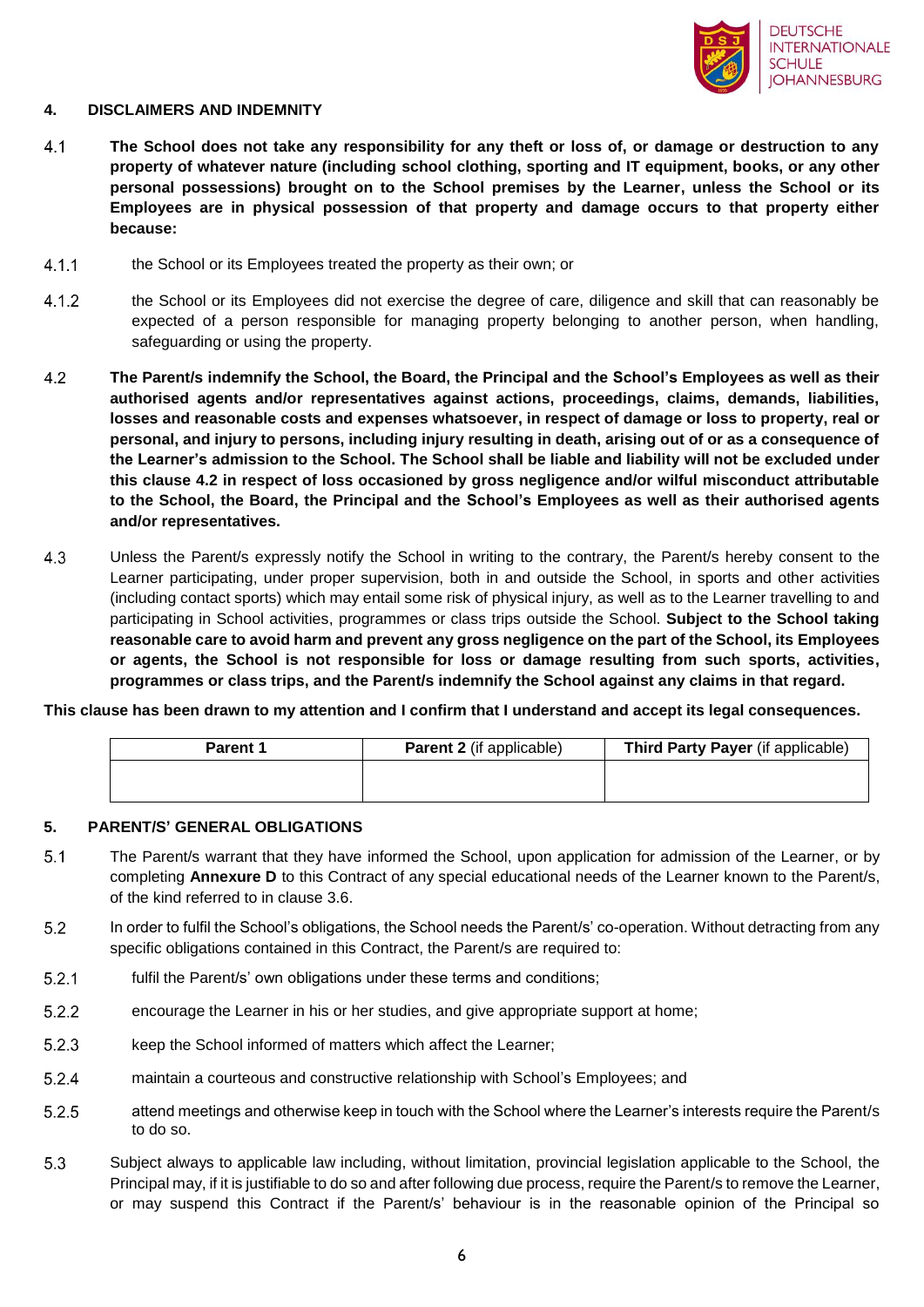

unreasonable as to affect or likely affect the progress of the Learner or another learner (or other learners) at the School or the well-being of the School's Employees or to bring the School into disrepute.

- <span id="page-6-0"></span>5.4 Subject always to applicable law including, without limitation, provincial legislation applicable to the School, the Principal may, if it is justifiable to do so and after following due process, require the Parent/s to remove the Learner, or may suspend or expel, the Learner from the School, if the Principal considers that the Learner's attendance, progress or behaviour (including behaviour outside School) is seriously unsatisfactory and in the reasonable opinion of the Principal the Learner's removal is in the School's best interests or those of the Learner, other learners or the wider School community. In this case, the Parent/s will be asked to remove the Learner at a specified date that may be shorter than a full Term. Should the Principal exercise this right, all or a part of the Deposit will be forfeited where:
- $5.4.1$ the School is unable to fill the vacancy created by the Learner; and
- $5.4.2$ the School has incurred, or will incur, reasonable costs for administering the Learner's removal from the School.
- $5.5$ When the Principal contemplates the possibility of removal or expulsion of a Learner under clauses [5.3](#page-5-1) or [5.4,](#page-6-0) it should follow a fair process (which may include a hearing) to solicit representations on the Learner's best interests and right to a basic education.
- 5.6 The School Rules may set out examples of offences likely to be punishable by suspension or expulsion. These examples are not a closed list and a Learner may be expelled or suspended for offences which are not included in these examples. In particular, the Principal may, subject to applicable law, decide that suspension or expulsion for a lesser offence is justified where there has been previous misbehaviour by the Learner, or the circumstances of the case otherwise justify such action*.*

#### **This clause has been drawn to my attention and I confirm that I understand and accept its legal consequences.**

| <b>Parent 1</b> | <b>Parent 2</b> (if applicable) | Third Party Payer (if applicable) |
|-----------------|---------------------------------|-----------------------------------|
|                 |                                 |                                   |

### **6. SCHOOL RULES AND POLICIES**

- $6.1$ **The Parent/s acknowledge and declare that they have read and understood the School Rules and Policies applicable to them and the Learner and agree to abide by and comply with the provisions of those School Rules and Policies. The School undertakes to make copies of all School Rules and Policies applicable to parents and learners available on request and free of charge. These are also available to Parent/s on the School's website** [www.dsj.co.za](http://www.dsj.co.za/) **and on the School's internal information portal.**
- 6.2 **The Parent/s acknowledge that they are responsible for the Learner, whether on the premises of the School or not, after the School hours or after any School activity/event/function, and when using the School's bus service. The Parent/s undertake that they will ensure that the Learner obeys all School Rules and Policies where they apply to the Learner.**

**This clause has been drawn to my attention and I confirm that I understand and accept its legal consequences.**

| <b>Parent 1</b> | <b>Parent 2</b> (if applicable) | Third Party Payer (if applicable) |
|-----------------|---------------------------------|-----------------------------------|
|                 |                                 |                                   |
|                 |                                 |                                   |

#### **7. ADMISSION AND DEPOSIT**

- $7.1$ **The Learner's admission at the School will be secured upon this Admissions Contract being signed by the Parent/s and returned to the School and by payment of the Deposit to the satisfaction of the School.**
- $7.2$ **If the Learner does not take up the offered place at the School after the Parent/s have signed the Contract, the application process has been completed and the Deposit has been paid, there will be no refund of the**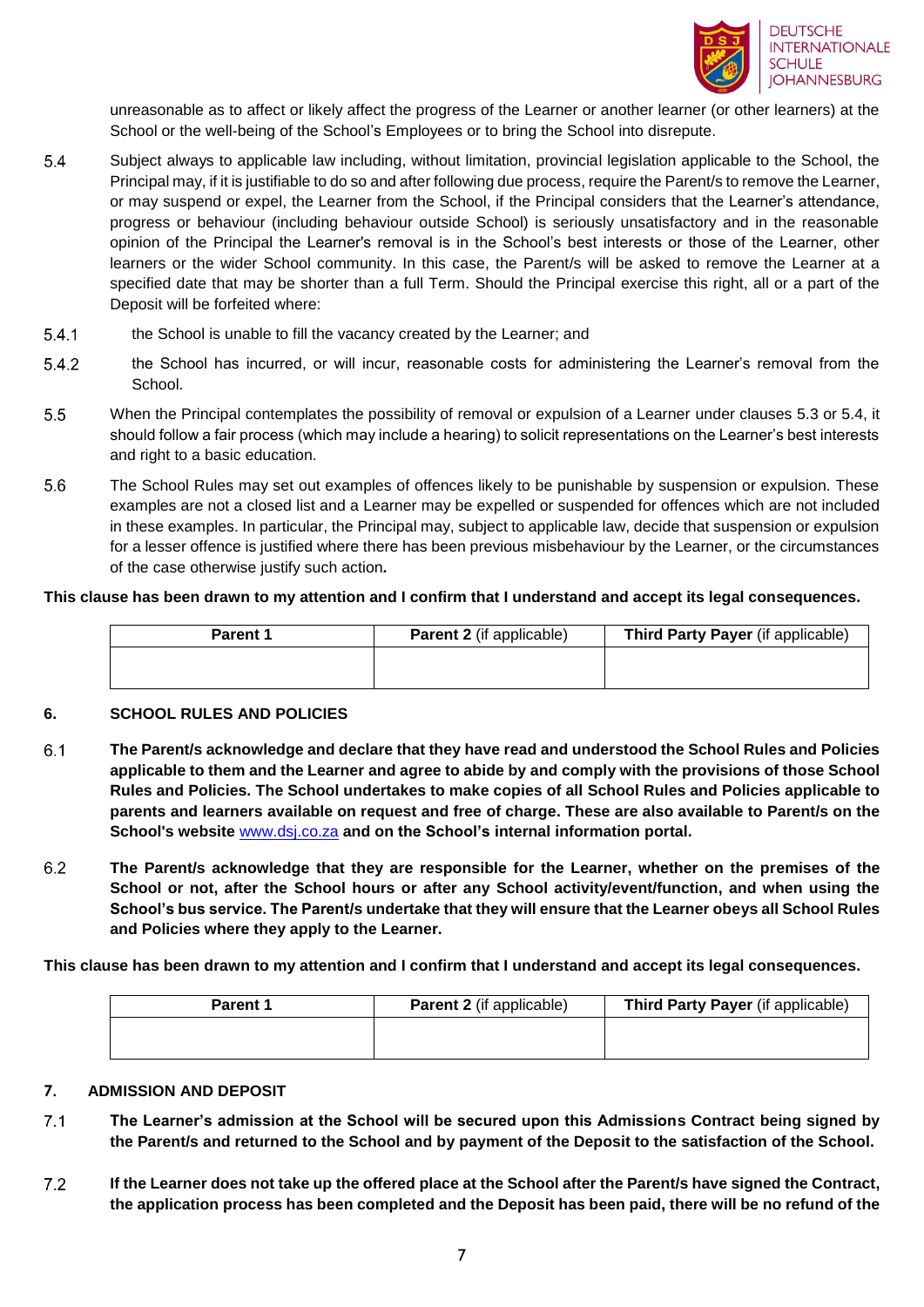

**Deposit or any part thereof, unless the Parent/s have made prior cancellation of the Contract at least two (2) months prior to the Learner's intended first day of school.** Failing this, the Parent/s agree that the School may keep the Deposit as a reasonable cancellation fee for the Learner's withdrawal.

- 7.3 **If cancellation is received more than two (2) months but less than four (4) months prior to the Learner's intended first day of school, 50% of the Deposit will be refunded. If cancellation is received more than four (4) months prior to the Learner's intended first day of school, 100% of the Deposit will be refunded to the Parent/s. If the Learner does not take up a place at the School because of their death or long-term hospitalisation, the School will refund the full Deposit.**
- $7.4$ **The School will refund the Deposit on a non-interest-bearing basis when the Learner leaves the School, provided all outstanding Fees have been settled. The School has the right to treat the interest generated from the Deposit as the School's income, therefore no interest will be added to the refund.** The School will deduct from the refund any amounts it may legally keep under this Contract. Upon written request, the School may agree to credit the amount of the Deposit, without interest, against the final payment of any School Fees that are owing when the Learner leaves the School.

**This clause has been drawn to my attention and I confirm that I understand and accept its legal consequences.**

| <b>Parent 1</b> | <b>Parent 2</b> (if applicable) | Third Party Payer (if applicable) |
|-----------------|---------------------------------|-----------------------------------|
|                 |                                 |                                   |
|                 |                                 |                                   |

### **8. PAYMENT OF FEES**

- <span id="page-7-0"></span> $8.1$ **The Parent/s, jointly and severally, have absolute responsibility for the payment of any Fees applicable to the Learner attending the School. The Parent/s also acknowledge that the Fees are payable in advance. Participation by the Learner in certain School activities, including but not limited to class trips, may be subject to the Learner's School Fees being paid up to date, as stipulated by the School from time to time. Any Fee or other amounts of money owing by the Parent/s to the School not paid on or before the due date will bear interest at the maximum rate of interest for incidental credit prescribed from time to time in terms of the NCA, or at such lesser rate as the School determines from time to time in its sole discretion.**  Interest not paid to the School on or before the date on which payment is due in respect of which such interest accrues will bear further interest at the same rate. In addition to interest the School will be entitled to recover from the Parent/s default administration costs and collection costs, as contemplated in the NCA, including legal costs on an attorney and client scale and collection commission to the extent permitted by the NCA.
- $8.2$ The Parent/s and/or the Third Party Payer accept the Additional Goods/Services. The Parent/s and/or the Third Party Payer expressly agree to the delivery or performance of the Additional Goods/Services and accept liability for payment thereof, in accordance with clause [8.1.](#page-7-0) The Parent/s and/or the Third Party Payer acknowledge that the Additional Goods/Services are not unsolicited, within the meaning of the Consumer Protection Act or otherwise, and that the **Parent/s and/or the Third Party Payer have expressly accepted such Additional Goods/Services**.
- 8.3 **The Parent/s and/or the Third Party Payer accept that they will be liable for the payment of the Additional Goods/Services**. Such Additional Goods/Services include payment for stationery, books, School tours, outings or any other Additional Goods/Services required by the School to provide the Learner adequately with the educational services in terms of this Contract. Any such Additional Fees will be added to the School account, which will be payable by the end of each Term. The School will not accept any up-front cash payments for the payment of the Additional Amounts.
- 8.4 The Parent/s confirm that a certificate signed by the School's Financial Manager or Principal showing the amount owing by the Parent/s or the Third Party Payer to the School shall be rebuttable proof that the said amount is due, owing and payable. Where the quantum of the School's claim is thereafter disputed by the Parent/s or the Third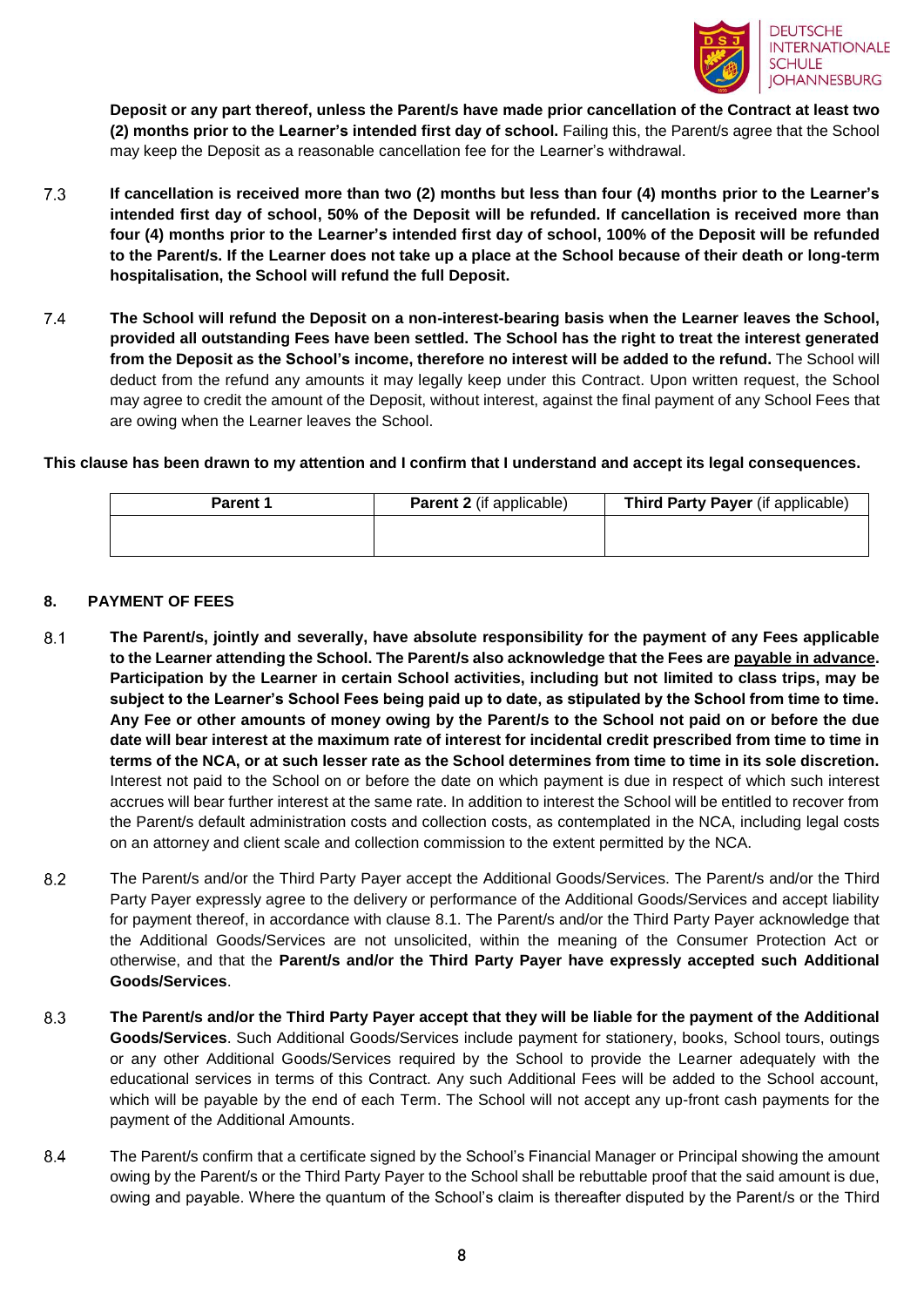

Party Payer, the Parent/s or the Third Party Payer shall bear the onus of proving that such amount is not owing and/or due and/or payable.

- 8.5 In the event of a Third-Party Payer taking responsibility for the payment of the Fees, the Parent/s, by the Parent/s' signature hereto, hereby bind themselves jointly and severally in the Parent/s' personal capacity as surety and co-principal debtors with the Third Party Payer for payment to the School of any amounts which are owing and may at any time become owing to the School by the Third Party Payer.
- 8.6 The Parent/s and the Third Party Payer also acknowledge that if any instalment on account of a Fee which is payable is not paid on the due date, the whole balance of the Fee outstanding will immediately become due and payable by them. No indulgence or grant of time by the School will constitute a waiver of its rights under this Contract or otherwise.
- 8.7 The Parent/s or the Third Party Payer are entitled to elect (at admission and prior to the beginning of each school year) whether to pay School Fees annually, Termly or monthly, the total costs of which will be set out in a fee schedule and communicated to the Parent/s on admission and in advance of any increase in School Fees.
- The Parent/s or the Third Party Payer authorise the School to effect a debit order against the Parent/s' or the 8.8 Third Party Payer's bank account to effect the monthly payment of Fees, if that is the period chosen or if it is subsequently agreed. The details of the account to be debited appear in **Annexure B**.
- 8.9 The Parent/s and the Third Party Payer agree that Fees paid in advance will be deposited by the School and held in accordance with the Consumer Protection Act, but that the School will be entitled to treat the interest generated from such funds as income.
- <span id="page-8-0"></span>8.10 Inability to pay Fees due to death or long-term hospitalisation:
- 8.10.1 In the event that the Parent/s or Third Party Payer responsible for the payment of Fees is unable to pay the Fees due to death, or illness resulting in protracted hospitalisation, such Parent/s or Third Party Payer, personally or through an authorised representative, shall be entitled to approach the School to make payment arrangements to the extent that a deviation of the payment terms of this Contract is required.
- 8.10.2 The School's Financial Manager and Principal shall, in their discretion, be entitled to consider any deviation from the payment terms in this Contract on a case-by case basis following the production of either of:
- 8.10.2.1 a death certificate;
- 8.10.2.2 a medical certificate or examiner's report; or
- 8.10.2.3 a certificate or report by a traditional healer registered in terms of the Traditional Health Practitioners Act, No 22 of 2007.
- 8.10.3 For the avoidance of doubt:
- 8.10.3.1 nothing in this clause [8.10](#page-8-0) shall limit the rights of the School in respect of any Fees due and payable in terms of this Contract before and after any decision of School management pursuant to clause [8.10;](#page-8-0)
- 8.10.3.2 the application of the provisions of this clause [8.10](#page-8-0) shall not limit or reduce the remedies and recourse available to the School in terms of the common law, statute or this Contract.
- 8.11 The School Fees will be reviewed from time to time and may be increased by an amount which the School considers reasonable. The School will endeavour to give the Parent/s at least two calendar months' notice of any increase in the fees due for a particular Term. The Parent/s have a right to cancel this Contract without penalty should the School Fees increase to an amount which the Parent/s no longer wish to pay, provided that the Parent/s give the School written notice of that intention within 7 (seven) days of the School's notification of an increase, failing which the cancellation provisions of clause [12.2](#page-9-0) will apply, and the Parent/s will be required to provide a full Term's (3 months') notice or pay a Term's fees in lieu of notice.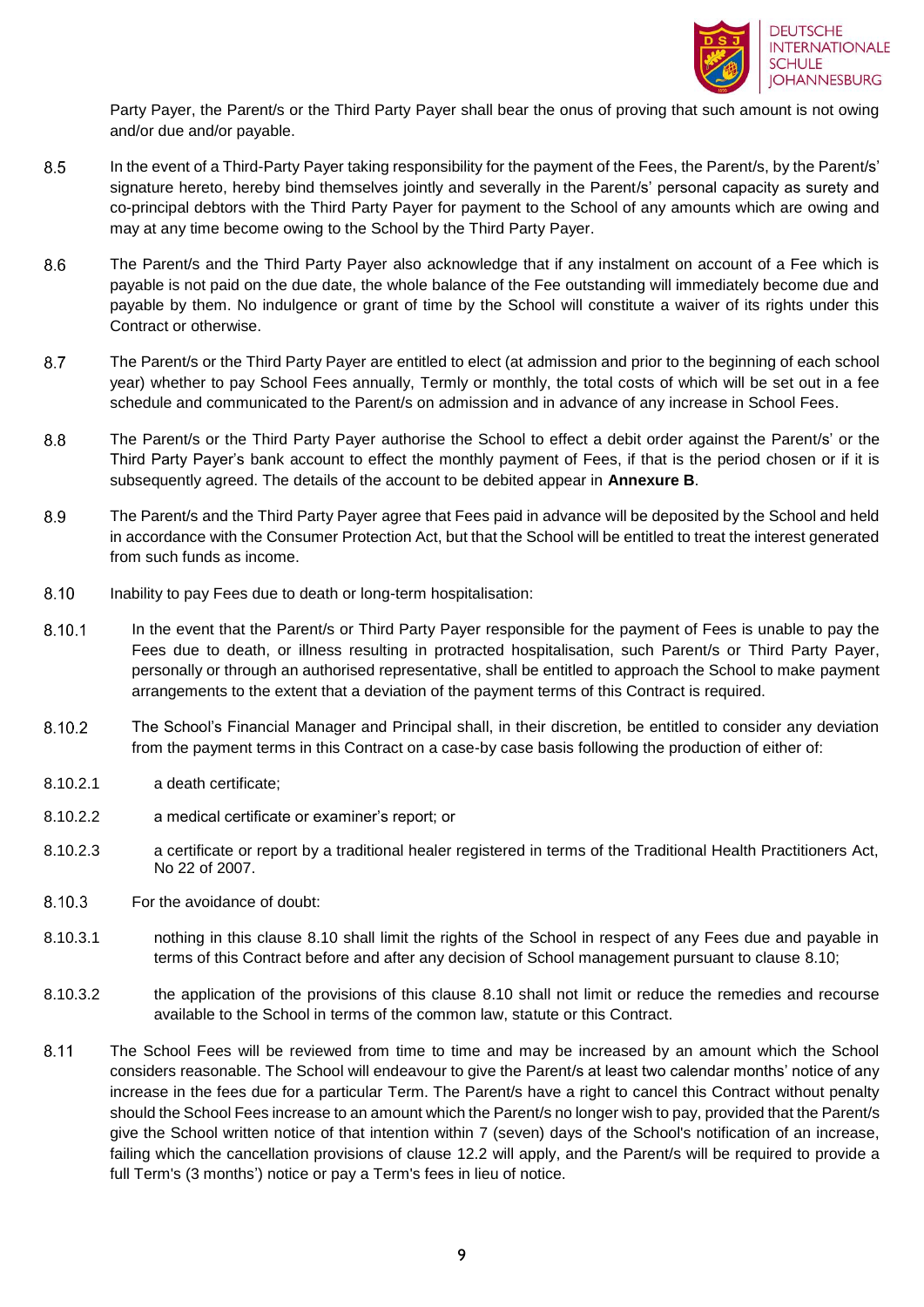

#### **This clause has been drawn to my attention and I confirm that I understand and accept its legal consequences.**

| <b>Parent 1</b> | <b>Parent 2</b> (if applicable) | Third Party Payer (if applicable) |
|-----------------|---------------------------------|-----------------------------------|
|                 |                                 |                                   |
|                 |                                 |                                   |

### **9. SECTION 18A INCOME TAX EXEMPTION FOR THE DONATION OF THE DEPOSIT**

 $9.1$ If, at the end of the term this Contract, the Parent/s elect to donate the Deposit to the School, the School, only in so far as it is registered as a Public Benefit Organisation as contemplated in the Income Tax Act, shall issue a receipt to the Parent/s for such donation, which qualifies as a tax-deductible donation for purposes of section 18A of the Income Tax Act.

### **10. PROTECTION OF PERSONAL INFORMATION**

- $10.1$ By completing **Annexure C** to this Contract, the Parent/s' consent is given in terms of the POPI Act for the School to:
- $10.1.1$ collect, store and process names, contact details and information relating to the Learner, and to such information being made available to other parents/guardians, Employees or responsible persons engaged or authorised by the School for School-related purposes to the extent required for the purpose of managing relationships between the School, parents/guardians, and current learners as well as providing references and communicating with the body of former learners; and
- $10.1.2$ supply information and a reference in respect of the Learner to any educational institution which the Parent/s propose the Learner may attend. The School will take care to ensure that all information that is supplied relating to the Learner is accurate and any opinion given on his/her ability, aptitude and character is fair. However, the School cannot be liable for any loss the Parent/s or the Learner is alleged to have suffered resulting from opinions reasonably given, or correct statements of fact contained, in any reference or report given by the School.

### **11. LEARNER INTELLECTUAL PROPERTY DEVELOPED DURING THEIR TIME AT THE SCHOOL**

The School acknowledges that the Learner may, during their time at the School, create, invent or develop Learner Intellectual Property. Any rights to the Learner Intellectual Property are not transferred to the School and shall remain the property of the Learner. To the extent that any Learner Intellectual Property is included in the circumstances contemplated in this Contract, the Parent/s, on behalf of the Learner, hereby grant the School a perpetual, fully paid-up, worldwide, non-exclusive, royalty-free, transferable right and licence to use and reproduce the Learner Intellectual Property to the extent reasonably necessary to give effect to the objectives contemplated in this Contract.

### **12. TERMINATION AND NOTICE REQUIREMENTS**

- $12.1$ For the avoidance of doubt, this Contract will automatically terminate when the Learner completes the School's curriculum and any exit examination the School offers at the end of the Learner's schooling. Until then, and unless otherwise terminated on the terms of this Contract, this Contract has an indefinite term.
- <span id="page-9-0"></span> $12.2$ The Parent/s have the right to cancel this Contract at any time, for any reason, provided that they give the School a full Term's (3 months') notice, in writing, of this intention before the withdrawal of the Learner from the School. Alternatively, a full Term's Fees (including Additional Fees pro-rated for the Term) is payable to the School in lieu of notice, and as a reasonable cancellation fee, taking the nature of the educational services, capacity planning and reasonable potential to fill the vacancy into account. Such amount is due and payable on the first day of the Term which would have been the final Term if the appropriate notice had been given. Should the Parent/s have elected to pay annual School Fees or should any Additional Fees have been paid in advance, those Fees will be credited in proportion to the Terms remaining, less any amount payable in lieu of the appropriate notice.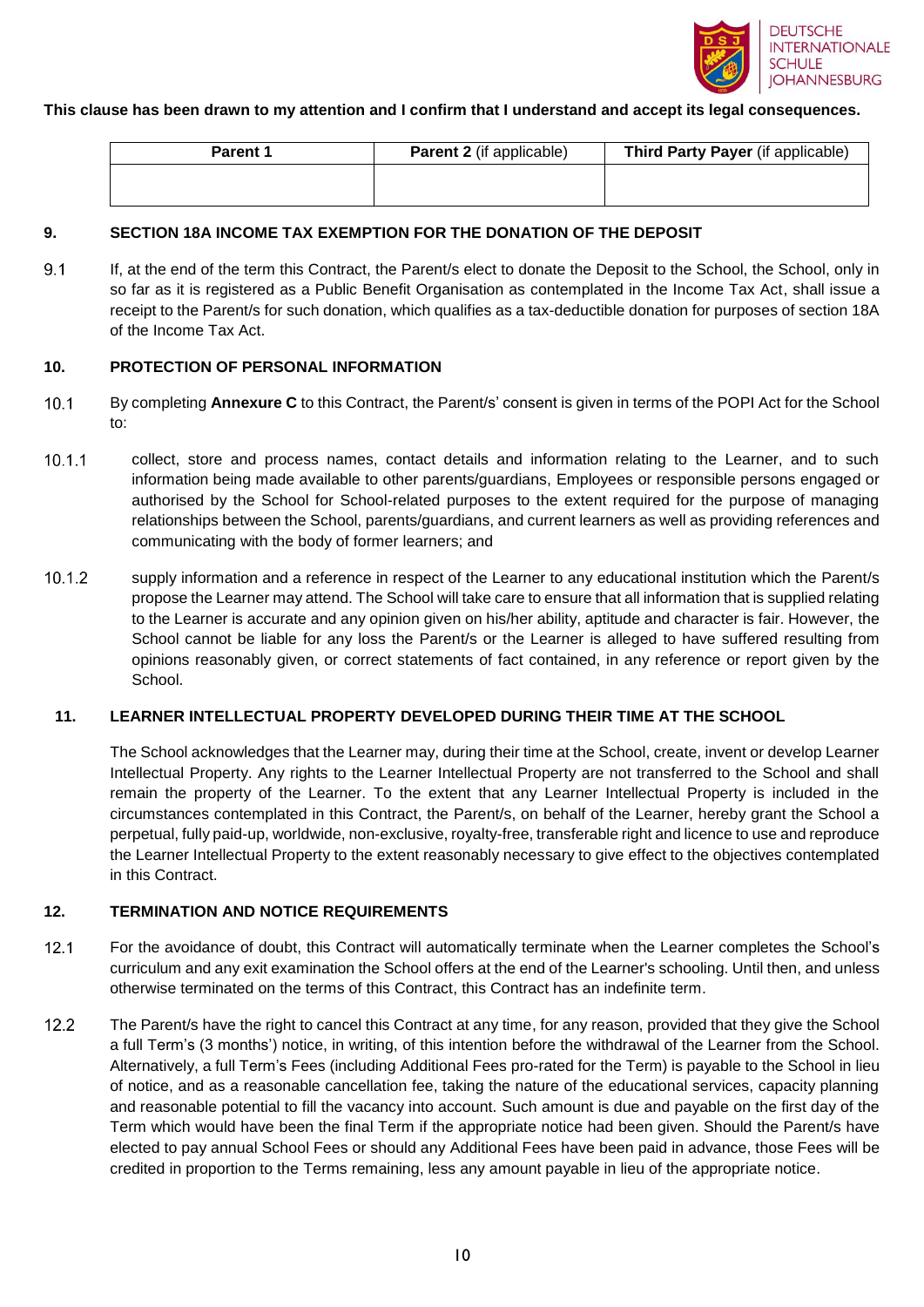

- $12.3$ Subject always to applicable law, including without limitation provincial legislation applicable to the School, the School also has the right to cancel this Contract at any time, for any reason, provided that it follows due process and gives the Parent/s a full Term's (3 months') notice, in writing, of its decision to terminate this Contract. At the end of the Term in question, the Parent/s will be required to withdraw the Learner from the School, and the School will refund to the Parent/s or the Third Party Payer, as the case may be, the amount of any fees pre-paid for a period after the end of the Term less anything owing to the School by the Parent/s or the Third Party Payer.
- $12.4$ Subject always to applicable law, including without limitation provincial legislation applicable to the School, the School may cancel this Contract immediately after following due process if the Parent/s or the Learner are in Material Breach of any of the Parent/s' or Learner's obligations, respectively, and have not (in the case of a breach which is capable of remedy) remedied the Material Breach within 20 (twenty) business days of a notice from the School requiring the Parent/s or Learner, as appropriate, to remedy the breach. The School may, in addition, claim payment of all moneys then owing and damages equal to one Term's Fees (as calculated at the time of cancellation) taking the nature of the services, capacity planning and reasonable potential to fill the vacancy into account, but crediting the amount of any pre-paid fees and refunding to the Parent/s any excess above such damages*.*

### <span id="page-10-0"></span>**13. ALTERNATIVE DISPUTE RESOLUTION**

- $13.1$ Any dispute concerning or arising out of this Contract shall be resolved in terms of this clause 13.
- $13.2$ In the event of any dispute arising out of or relating to this Contract, and subject to the rules applicable under the chosen alternative dispute resolution mechanism, any Party may give written notice (the "Dispute Notice"), indicating that party's designated representative, if applicable, to the other Party or Parties to initiate the procedure set out below.
- 13.3 The Parent/s may, at their election, (i) approach the Consumer Goods and Services Ombud, the Consumer Tribunal or any consumer court with jurisdiction, (ii) file a complaint with the Consumer Commission, or (iii) refer any dispute to a person or entity providing conciliation, mediation or arbitration services.
- 13.4 In the event of mediation, the Parties shall agree in writing on a mediator within 5 (five) Business Days of the Dispute Notice, the mediation shall take place in accordance with the United Nations Commission on International Trade Law (UNCITRAL) Model Conciliation Rules in force at the time of the dispute and the mediator shall be appointed by an accredited dispute settlement practitioner.
- 13.5 If for any reason, including lack of co-operation by the Parties, a dispute is not settled by mediation within 30 (thirty) Business Days of the Dispute Notice or such longer period of time as may be agreed to in writing, then either party may elect to proceed to have the dispute determined by arbitration.
- 13.6 In the event of arbitration, the Parties may agree in writing on the arbitrator and the arbitration procedure and, failing such agreement within 5 (five) Business Days, the expiry of the period referred to in clause 13.3, or such longer period of time as may be agreed to in writing, then the arbitration shall take place in accordance with the UNCITRAL Arbitration Rules in force at the time of the dispute. The appointing authority in terms of the UNCITRAL Arbitration Rules shall be the chairperson for the time being of the Association of Arbitrators (Southern Africa).
- 13.7 Unless agreed otherwise by the Parties in writing in respect of mediation and any subsequent arbitration (as applicable) in terms of this clause 13: (i) the proceedings shall be administered by the Parties; (ii) the proceedings shall be held in Johannesburg; (iii) the proceedings shall be conducted in English; and (iv) the number of mediators shall be 1 (one) and the number of arbitrators shall be 1 (one).
- 13.8 The arbitrator appointed for purposes of this clause 13 shall have the same remedial powers as a court of law in South Africa would have were it adjudicating the dispute and the decision of the arbitrator shall be final and binding on the Parties. The arbitrator shall deliver an award together with written reasons within 30 (thirty) Business Days from the date upon which the arbitration ends. A referral to arbitration between the Parties shall interrupt prescription of the claim to which it relates.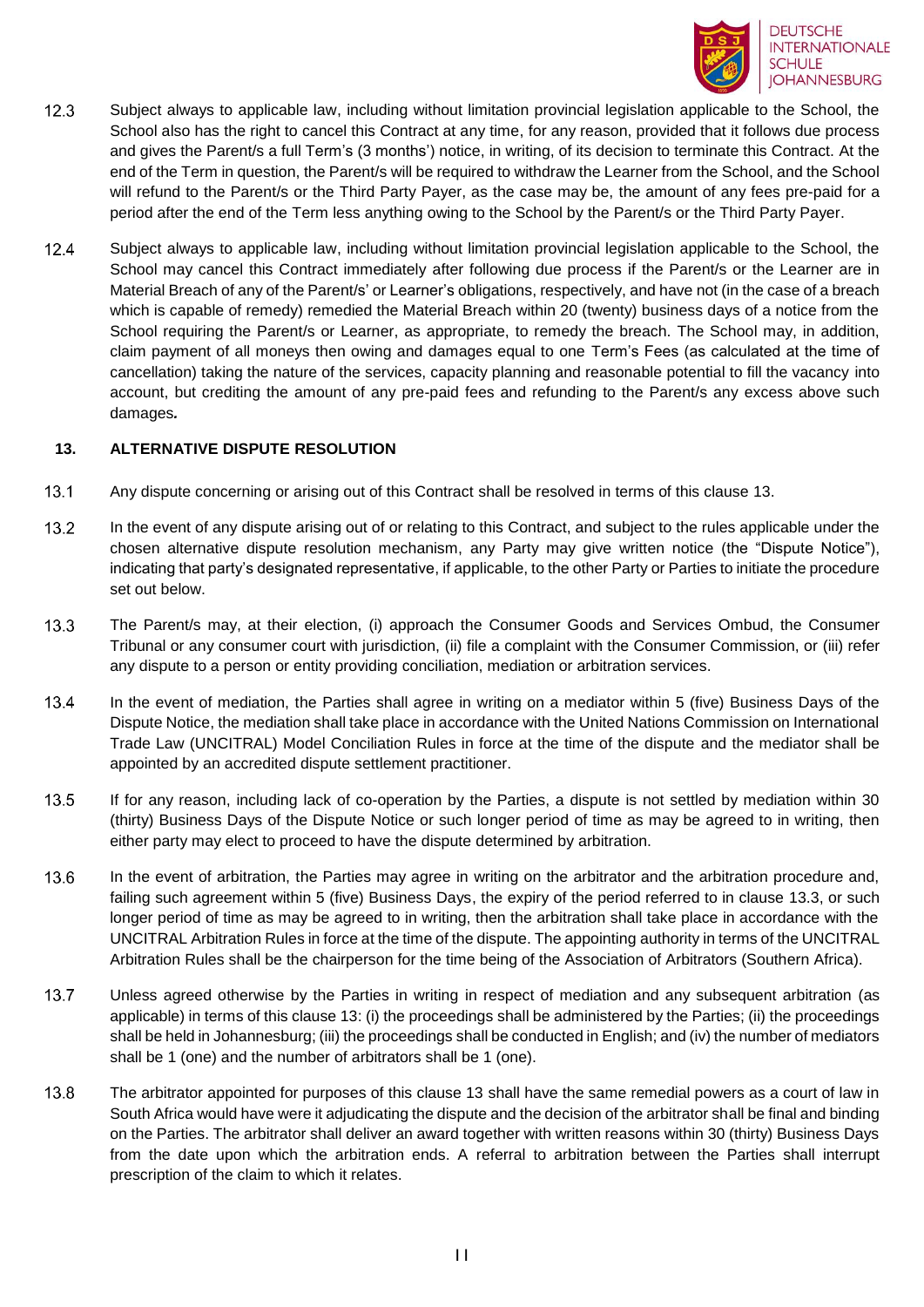

- 13.9 The governing substantive law of the Contract shall be the law of South Africa. The governing procedural law of the mediation and any subsequent arbitration shall be the law of South Africa.
- 13.10 Nothing in this clause 13 shall preclude any Party from referring a matter to any ombud with jurisdiction or applying to a duly constituted court of competent jurisdiction for relief or urgent interim relief including (but not limited to): (i) to compel mediation or arbitration; (ii) to obtain interim measures of protection prior to or pending mediation or arbitration; (iii) to seek such injunctive relief as may be necessary and appropriate; (iv) to enforce any decision of an arbitrator under clause 13.8, including the final award; (v) for judgment in relation to a liquidation claim; (vi) for the collection of any outstanding monies which may be due and owing to the School in terms of, or relating to, this Contract; (vii) to enforce any term or condition of this Contract; or (viii) to enforce any security granted in terms of, or relating to, this Contract.
- <span id="page-11-0"></span>13.11 Clause 13 is separate and divisible from the rest of this Contract and will remain in effect even if this Contract is terminated, nullified, or cancelled for any reason.

### **14. SOCIAL MEDIA, MEDIA AND INTERNET USE BY PARENT/S AND LEARNERS THAT IMPLICATES OR CONCERNS THE SCHOOL**

- $14.1$ The Parent/s undertake that they shall not, and will procure that the Learner shall not:
- $14.1.1$ engage in any media, online communication activities or any other communications in the public domain that, if linked to the School:
- 14.1.1.1 could have an adverse impact on the School's reputation or public image, or involve it in a public controversy; or
- 14.1.1.2 are in breach of the School Rules and Policies, ethics, mission and values;
- $14.1.2$ disclose the personal details of the School's Employees, other parent/s and/or learners;
- $14.1.3$ disclose any confidential information relating to the School, including any details surrounding disputes as contemplated in clause 13;
- 14.1.4 raise, allude to, or publicise any disputes or grievances pertaining to the School or any of its Employees, other parent/s or learners on social media, the internet, blog posts and/or any other media without first having raised such dispute or grievance, and without first having endeavoured to resolve it, in good faith and in accordance with clause 13.
- $14.2$ Failure to adhere to this clause [13.11](#page-11-0) shall constitute a material breach of the Contract.

### **15. CONSENT TO USE OF THE LEARNER IMAGES AND INTELLECTUAL PROPERTY IN MARKETING MATERIALS**

- <span id="page-11-1"></span> $15.1$ The School may, from time to time, be required to make use of still and/or moving image, video footage, photographs and/or frames and/or audio footage and other media with or without the name of the Learner, or depicting the Learner, and Learner Intellectual Property.
- $15.2$ The Parent/s are required to complete **Annexure C** to give or deny the School consent to make use of the media contemplated in clause [15.1](#page-11-1)*.*

### **16. GENERAL**

- $16.1$ The Parent/s confirm that all the particulars that the Parent/s have furnished or may furnish from time to time to the School, on this Contract or otherwise, are or will be, to the best of their knowledge and belief, full, true and accurate.
- $16.2$ The Parent/s undertake to advise the School in writing of any changes to the details included in this Contract.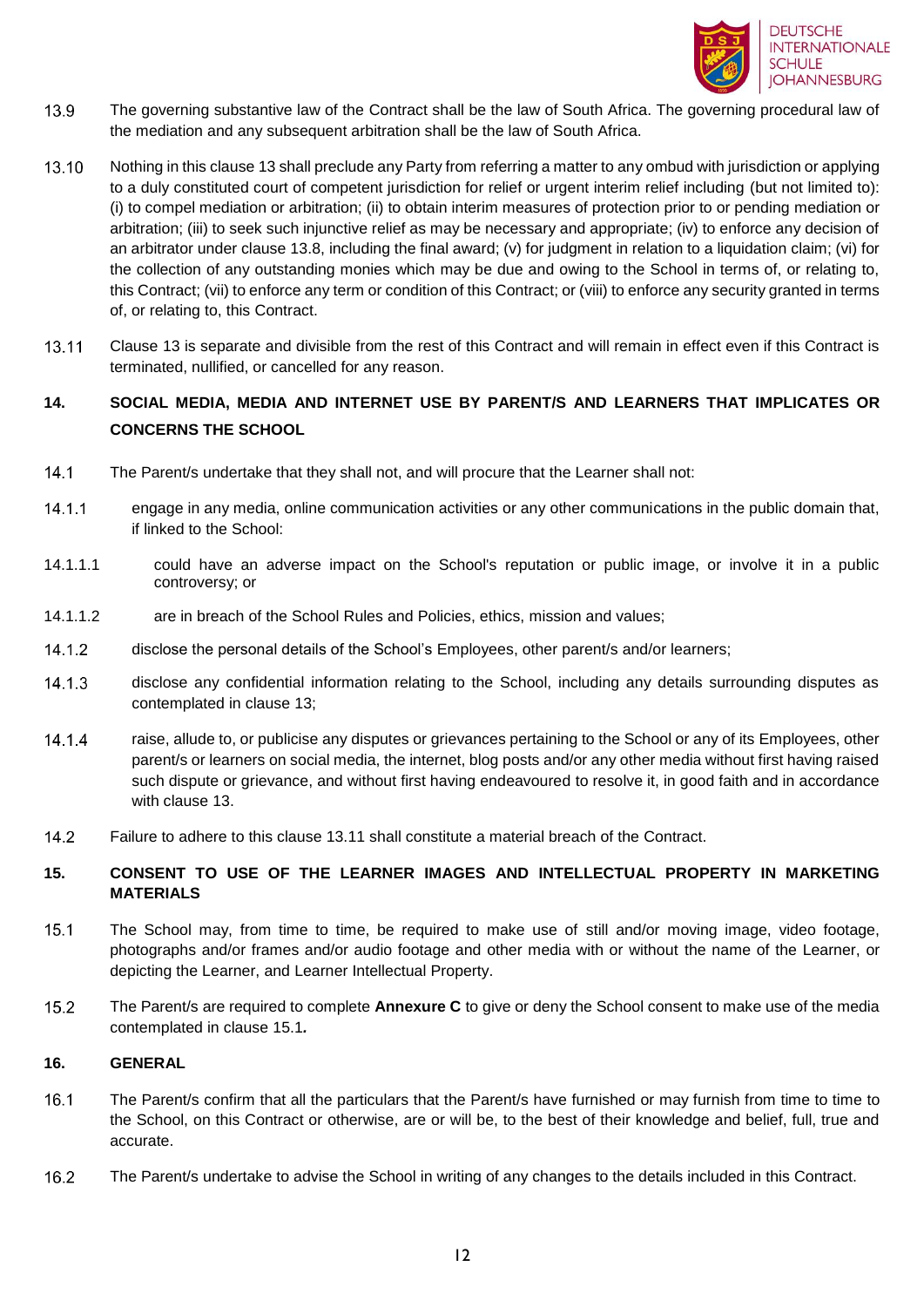

### **17. JURISDICTION AND GOVERNING LAW**

This Contract is governed by and shall be construed in accordance with the laws of South Africa*.* The Parent/s agree that the School, at its sole discretion, shall be entitled to institute any legal proceedings for the recovery of money owed by the Parent/s as a liquidated debt or debts to the School in any Magistrate's Court having jurisdiction in terms of sections 45 and 28 of the Magistrates' Courts Act*,* notwithstanding the provisions of clause [13.](#page-10-0)

### **18. VARIATIONS**

The School reserves the right to change or add to these terms and conditions from time to time for legal, safety or other substantive reasons or in order to assist the proper delivery of education at the School. The School will give the Parent/s at least a Term's notice of any such modifications*.*

### **19. PARTIAL INVALIDITY**

- $19.1$ Each term and condition contained in this Contract is separate from the other terms and conditions in the sense that if any one is determined to be illegal and unenforceable, it will simply be disregarded and of no force and effect, but the Contract will otherwise remain valid.
- $19.2$ It is a condition of attendance at the School that the Parent/s sign in the space provided. The School Board may at its discretion consider this declaration and this Contract to be null and void if this document is altered in any way.

### **20. DOMICILIUM, GIVING OF NOTICE AND SERVICE OF PROCESS**

 $20.1$ The Parent/s choose the following residential address/es as their chosen legal address for the service of legal processes, and the postal and email addresses for the giving of any notice under this Contract and all other communications by the School to the Parent/s:

#### **Parent 1:**

| Name:                                                   |                    |
|---------------------------------------------------------|--------------------|
| Residential Address (domicilium citandi et executandi): |                    |
| <b>Street</b>                                           |                    |
| Suburb / City                                           | Postal Code        |
| <b>Postal Address:</b>                                  |                    |
| P.O. Box /                                              |                    |
| Private Bag                                             |                    |
| Suburb / City                                           | <b>Postal Code</b> |
| <b>Email Address:</b>                                   |                    |
| Parent 2 (if applicable):                               |                    |
| Name:                                                   |                    |
| Residential Address (domicilium citandi et executandi): |                    |
| <b>Street</b>                                           |                    |
| Suburb / City                                           | Postal Code        |
| <b>Postal Address:</b>                                  |                    |
| P.O. Box /                                              |                    |

Private Bag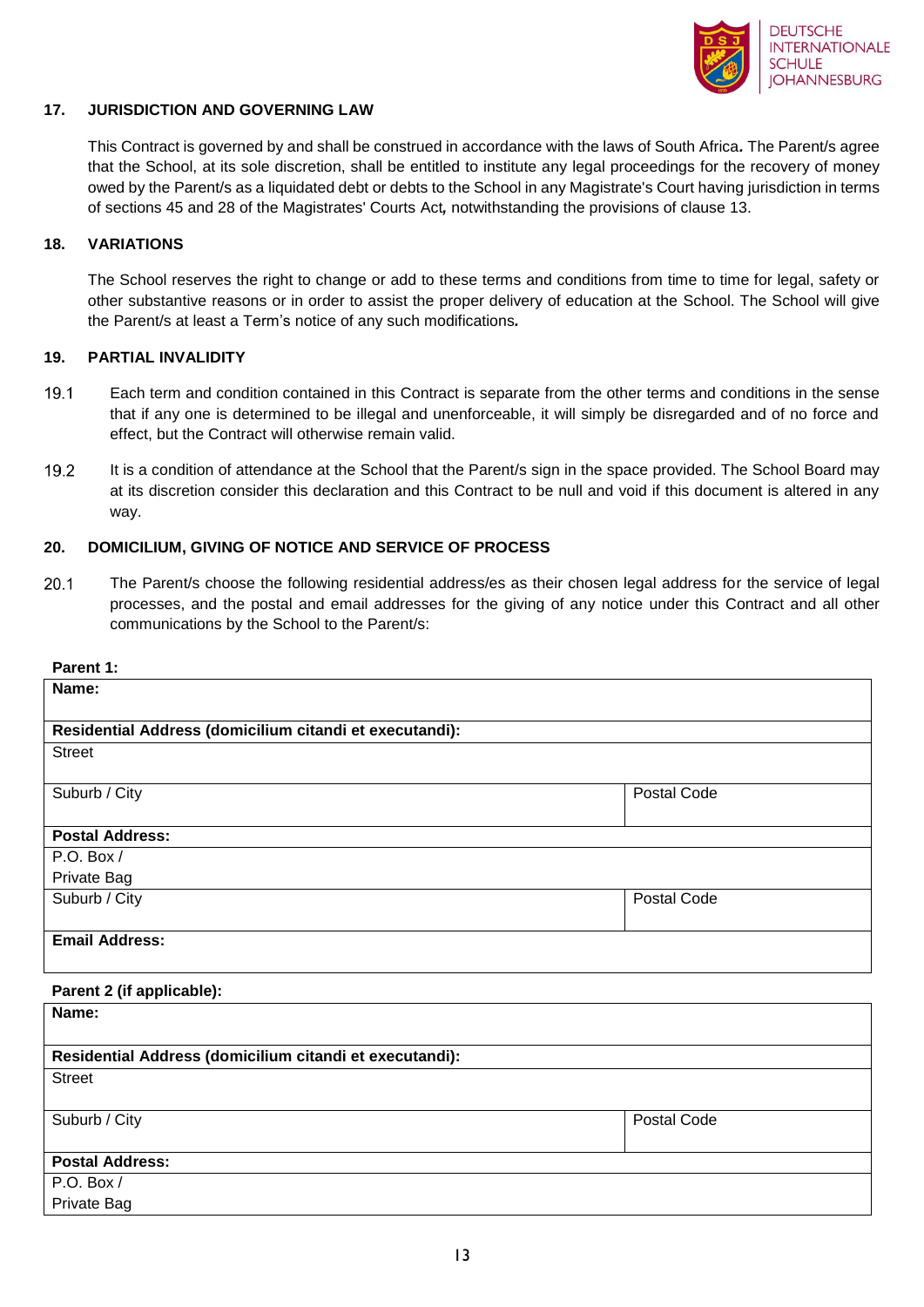

| Suburb / City         | Postal Code |
|-----------------------|-------------|
|                       |             |
| <b>Email Address:</b> |             |
|                       |             |

- $20.2$ The School's *domicilium citandi et executandi* for service of legal process shall be 11 Sans Souci Road, Parktown, Johannesburg.
- $20.3$ For purposes of giving notice under this Contract and for all other communication in terms of this Contract the School's electronic mail address shall be: [dsj@dsjmail.co.za](mailto:dsj@dsjmail.co.za) provided that such notice shall be effective only if receipt thereof is confirmed within 24 hours of transmission.
- 20.4 Any notice required to be given under this agreement shall be valid and effective only if given in writing, provided that correspondence by electronic mail shall be regarded for this purpose as being in writing.
- 20.5 Parent/s shall be entitled to change their domicilium or address for notice on 7 (seven) days' written notice to the School.
- 20.6 Any written notice given by electronic mail shall be deemed to have been received on the day of delivery, if delivered by electronic mail during business hours. Notice given to a postal address shall be sent by registered mail and shall be deemed to have been received on the day of delivery.

### **Clauses 9 to 20 have been drawn to my attention and I confirm that I understand and accept the legal consequences.**

| <b>Parent 1</b> | <b>Parent 2</b> (if applicable) | Third Party Payer (if applicable) |
|-----------------|---------------------------------|-----------------------------------|
|                 |                                 |                                   |
|                 |                                 |                                   |

**Declaration: I/We, the undersigned Parent/s / Guardian/s, do hereby declare that I/we have read and understood this Admissions Contract, including the School Rules and Policies.** 

| SIGNED at               | on                  | 20                                  |
|-------------------------|---------------------|-------------------------------------|
|                         |                     |                                     |
|                         | PARENT / GUARDIAN 1 |                                     |
| SIGNED at               | on                  | 20                                  |
|                         |                     |                                     |
|                         |                     | PARENT / GUARDIAN 2 (if applicable) |
| SIGNED by the School at | on                  | 20                                  |
|                         |                     |                                     |
|                         | NAME:               |                                     |

(duly authorised)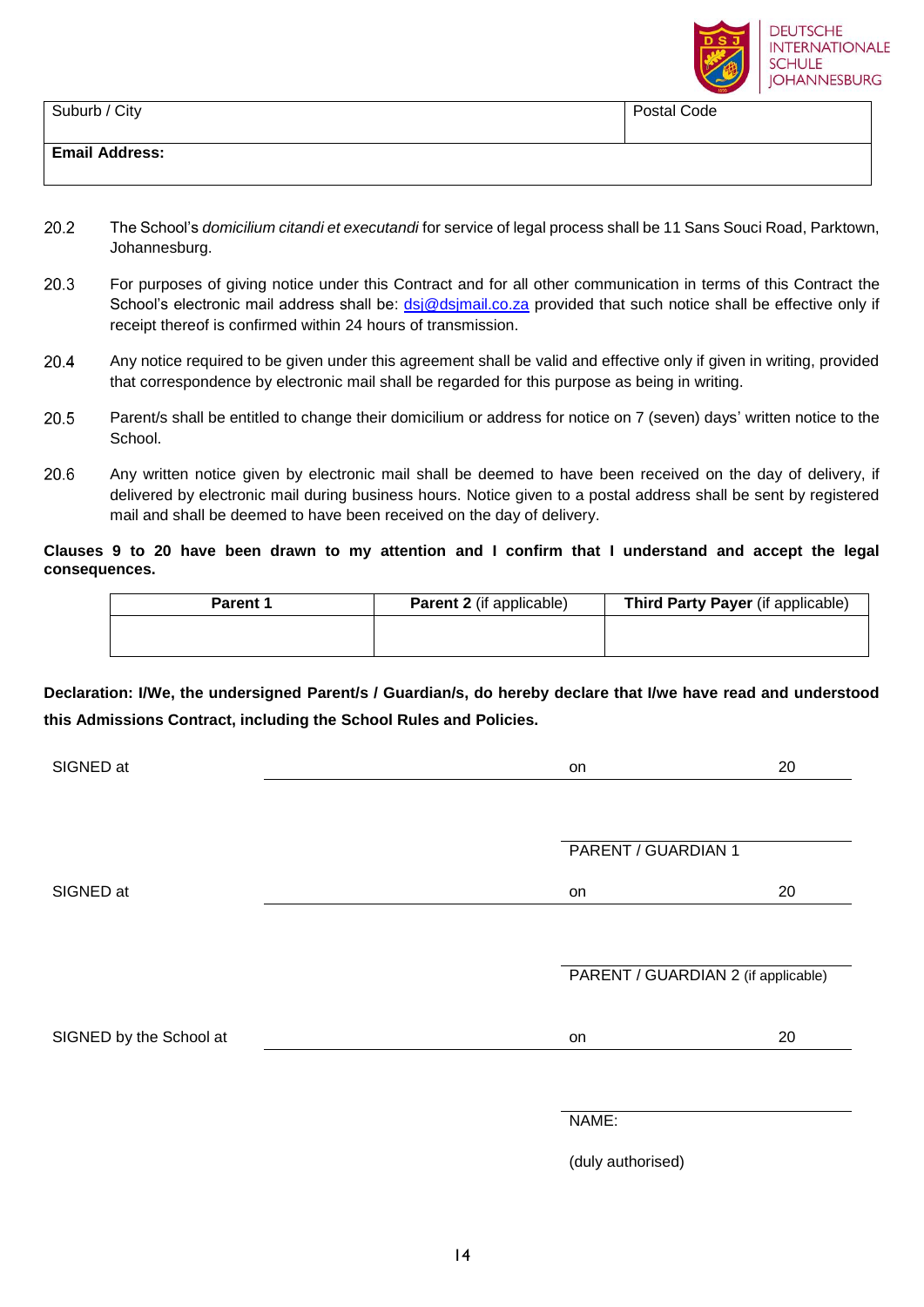

# **ANNEXURE A**

# **Details of Third Party Payer (Payer other than Parents)**

|                                                           | Third Party Payer |
|-----------------------------------------------------------|-------------------|
| <b>Title and Surname</b>                                  |                   |
| <b>First Name</b>                                         |                   |
| <b>Home Address</b><br>(physical address in South Africa) |                   |
| <b>Postal Address</b>                                     |                   |
| <b>Email Address</b>                                      |                   |
| a) Name of Account Holder                                 |                   |
| b) Name of Bank                                           |                   |
| c) Name of Branch                                         |                   |
| d) Branch Number                                          |                   |
| e) Account Number                                         |                   |
| Signature of Third Party Payer                            |                   |
| Date                                                      |                   |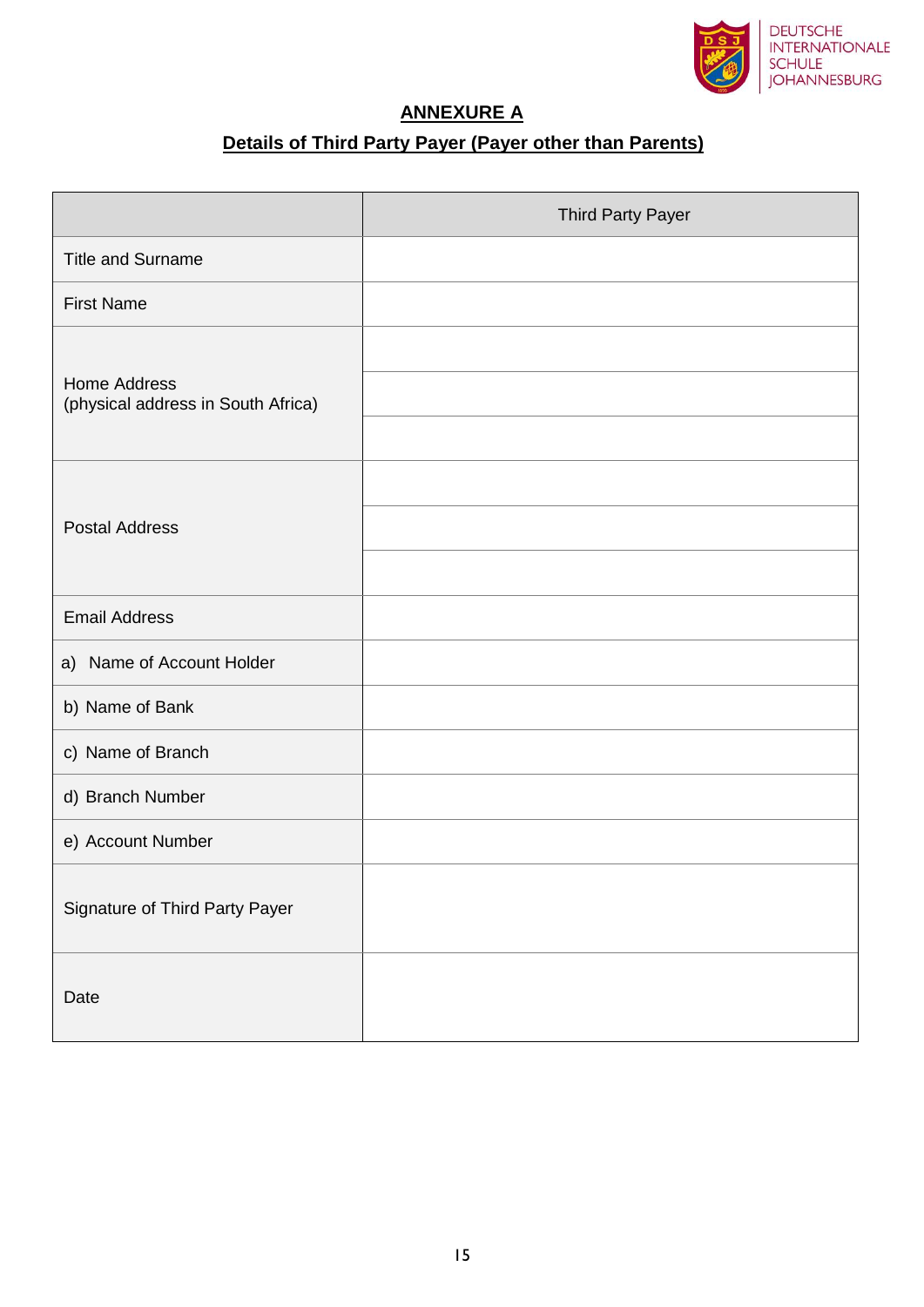

### **ANNEXURE B DEBIT ORDER INSTRUCTIONS**

| <b>FROM: Name</b><br><u> 1989 - Johann Stein, marwolaethau a bhann an t-Amhraid ann an t-Amhraid ann an t-Amhraid ann an t-Amhraid ann </u> | <b>TO:</b> Deutsche Internationale Schule<br>Johannesburg                                                      |
|---------------------------------------------------------------------------------------------------------------------------------------------|----------------------------------------------------------------------------------------------------------------|
|                                                                                                                                             |                                                                                                                |
|                                                                                                                                             |                                                                                                                |
| Name of first child<br><u> 1980 - Jan James James Barnett, fransk politik (d. 1980)</u>                                                     | class: and a set of the set of the set of the set of the set of the set of the set of the set of the set of th |
|                                                                                                                                             | class: ______________                                                                                          |
|                                                                                                                                             | class:___________                                                                                              |
| Account No. with the Deutsche<br>Internationale Schule Johannesburg                                                                         |                                                                                                                |

I/We hereby request, instruct and authorize Deutsche Internationale Schule Johannesburg (DSJ) to draw against my/our account with the below mentioned Bank the amount necessary for payment of amounts invoiced by DSJ not later than the last working day of a month in advance as indicated below. All such withdrawals from my/our Bank account by DSJ shall be treated as though I/we had signed them personally.

This authority will become effective at the date stated below and be valid until terminated in writing, giving thirty days' notice.

I/We understand that details of each withdrawal will be printed on my/our Bank statement and will be supported by invoices/statements issued by Deutsche Internationale Schule Johannesburg.

The debit order run of the DSJ will be initiated on the last working day of each month, in advance. I/We understand, that any bank charges in connection with this debit order instructions are for my/our account.

I/We guarantee that my/our Bank account will carry sufficient funds to honour amounts relating to this debit order instruction.

I/We confirm being authorized to operate the below mentioned Bank account:

| Name of account holder:    |   |                                                          |
|----------------------------|---|----------------------------------------------------------|
| <b>Bank</b>                | ÷ |                                                          |
| <b>Branch Code</b>         | ÷ |                                                          |
| <b>Account Number</b>      | ÷ |                                                          |
| Type of Account            | ÷ | Current/Cheque<br>Savings<br>Transmission                |
| Payment intervals          | ÷ | Monthly                                                  |
| Date of first Debit Order: |   | Month: _________________________<br>Year: <u>_______</u> |
| Amount of Debit Order :    |   | Only Monthly School Fees as per Invoice                  |
| Signed at                  | ÷ |                                                          |
|                            |   |                                                          |

Signature (as used for signing cheques)

\_\_\_\_\_\_\_\_\_\_\_\_\_\_\_\_\_\_\_\_\_\_\_\_\_\_\_\_\_\_\_\_\_\_\_\_\_\_\_\_\_\_\_\_\_\_\_\_\_\_\_

#### **Please advise the DSJ immediately of any changes!**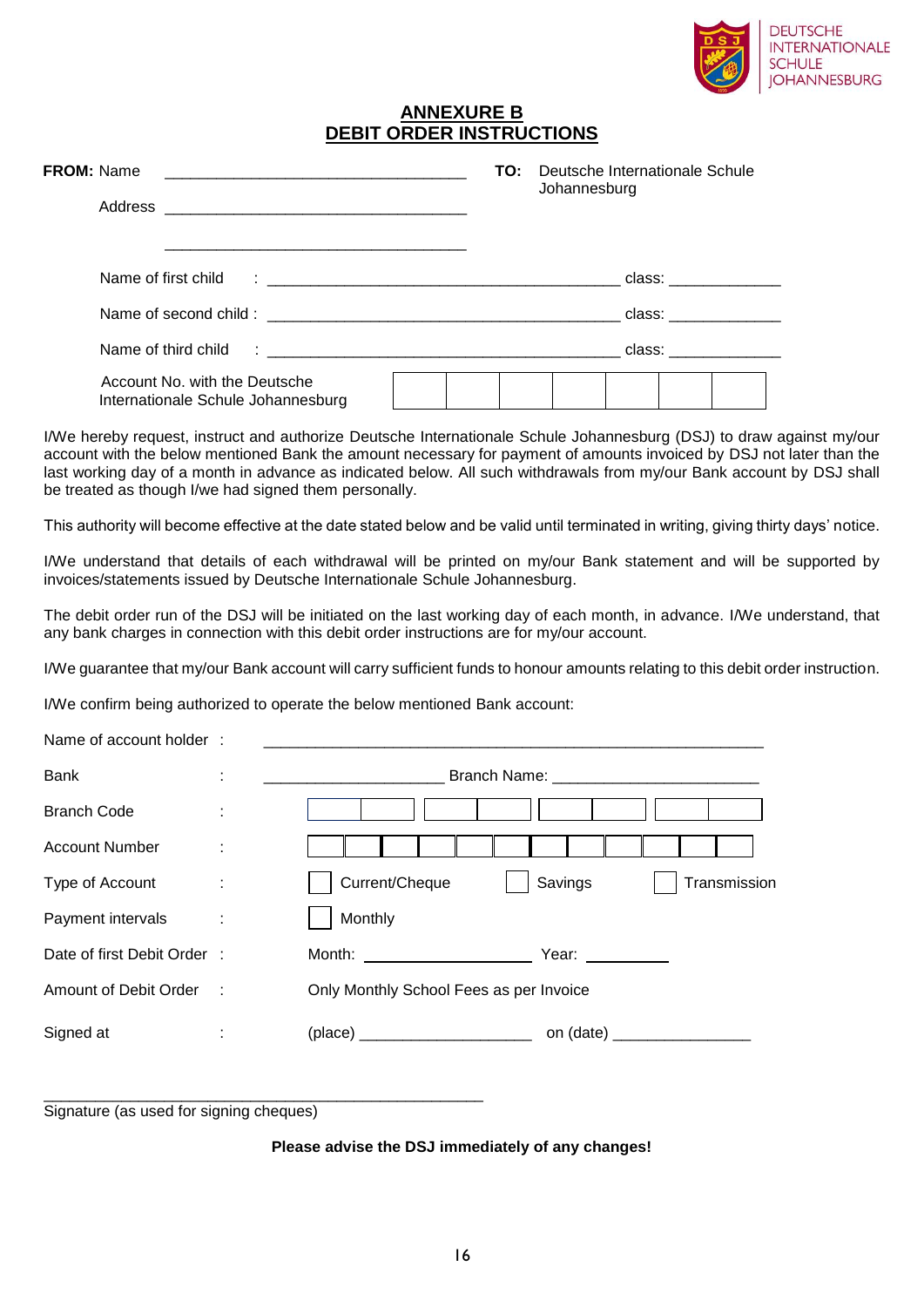

### **ANNEXURE C**

# **PARENTAL CONSENT IN TERMS OF THE PROTECTION OF PERSONAL INFORMATION ACT**

- 1. I/We, the Parents of *(Name of Child)* and the set of *Child* and the set out on the set out on the set out on the set out on the set out on the set out on the set out on the set out on the set out on the set out on the pages 1 and 13 of this Contract, unless we at any time instruct the School expressly and in writing to the contrary, hereby give consent for the School to:
- 1.1 collect, store and process credit information;

1.2 collect, store and process names, contact details and information relating to ourself and our Child, and to such information being made available to staff or responsible persons engaged or authorised by the School for Schoolrelated purposes to the extent required for the purpose of managing relationships between the School, parents/guardians, and current learners, as well as providing references and communicating with the body of former learners;

- 1.3 include official school photographs, with or without the name of our Child, in School publications, on the School's website, social media pages or in press releases to celebrate the School's or our Child's activities, achievements or successes;
- 1.4 supply information and a reference in respect of our Child to any educational institution which we propose our Child may attend. The School will take care to ensure that all information that is supplied relating to our Child is accurate and any opinion given on their ability, aptitude and character is fair;
- 1.5 include any still and/or moving image, video footage, photographs and/or frames and/or audio footage and other media with or without the name of our Child, or depicting our Child taking part in School-related activities, including lessons, cultural activities or sports, whether on the School premises or not, for the following uses:
- 1.5.1 in School publications (whether local or international), the School website, the internal information portal and app, or in press releases to celebrate the School*'*s or the Learner's activities, achievements or successes;
- 1.5.2 sales and marketing materials of the School such as leaflets, flyers, brochures or any other printed media designed for this purpose and disseminated locally or internationally;
- 1.5.3 the development of materials for educational or publicity purposes both locally and internationally; and
- 1.5.4 promotion of the School on the School's official social media platforms, including, but not limited to Facebook, Instagram, Twitter, YouTube or any other such social media platform designated for official use by the School.
- 2. The School shall (and will procure that any third party professional engaged for the abovementioned purposes shall) under no circumstances sell any still and/or moving image, video footage, photographs and/or frames and/or audio footage and other media with or without name to any third party.
- 3. The School cannot be liable for any loss we or our Child is alleged to have suffered resulting from opinions reasonably given, or correct statements of fact contained in any reference or report given by the School, including informing any other school or educational institution to which we propose to send our Child of any outstanding fees.
- 4. The School may not distribute or otherwise publish any of our personal information in its possession, unless we give our consent, in writing, to the School that it may do so. Should this be the case, the School may only distribute or otherwise publish the information specified in our consent to the people and for the purpose stated in our written consent.
- 5. I/We acknowledge that I/we may withdraw such consent at any time.
- 6. The consent contemplated above shall be valid, unless withdrawn, only until our Child completes their schooling career or reaches the age of majority, whichever happens first.

| Name (Parent/Guardian 1)                 | Signature | Date |
|------------------------------------------|-----------|------|
| Name (Parent/Guardian 2 – if applicable) | Signature | Date |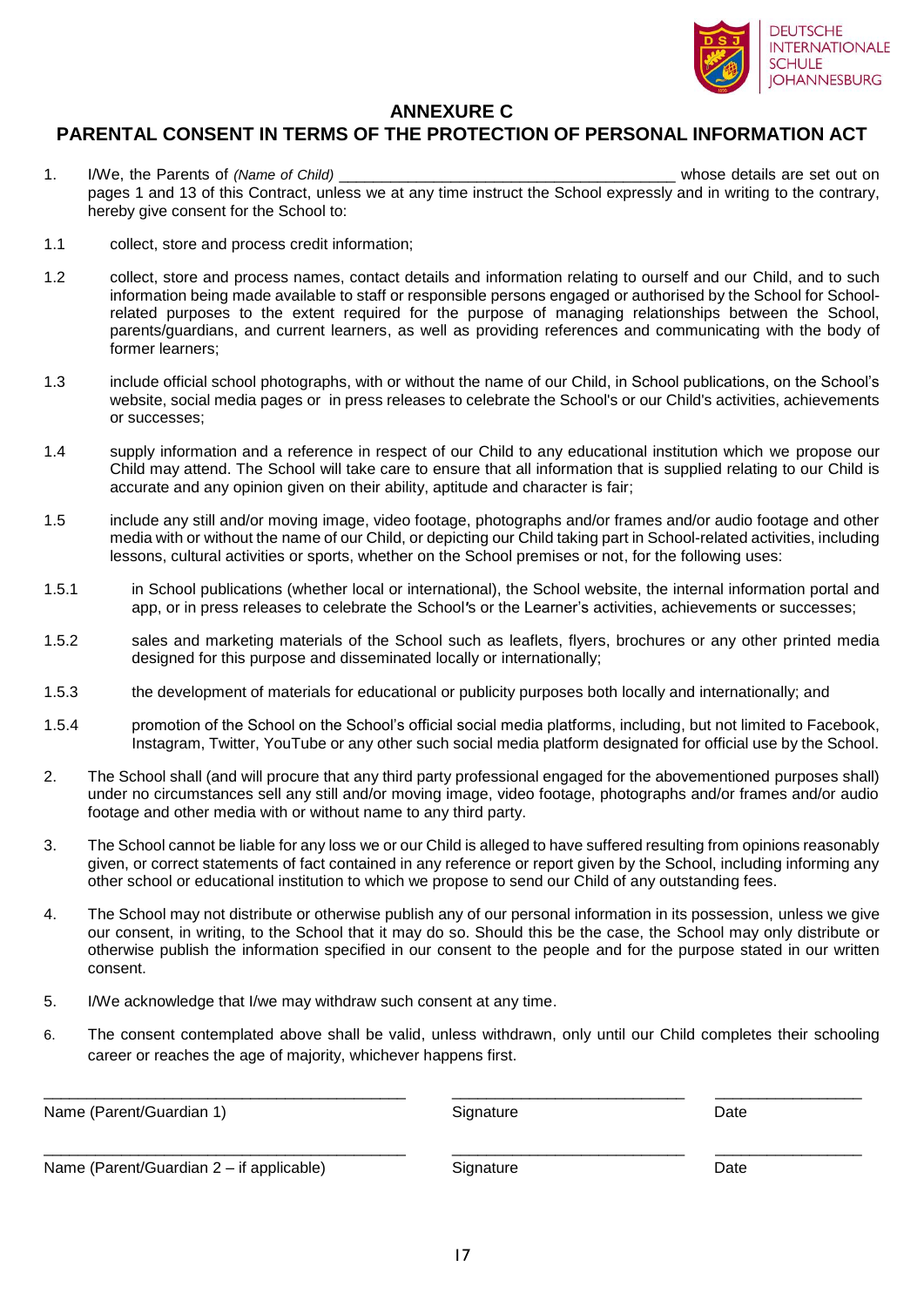

## **ANNEXURE D**

### **Elternfragebogen – Anmeldung**

*Parent Questionnaire – Application*

**Name des Kindes** / *Name of Child:* \_\_\_\_\_\_\_\_\_\_\_\_\_\_\_\_\_\_\_\_\_\_\_\_ **Datum** / *Date*: \_\_\_\_\_\_\_\_\_\_\_\_\_\_\_\_\_\_\_\_\_\_\_\_\_

**Sollten Sie folgende Angaben nicht bereits auf dem Antragsformular der Schule gemacht haben, füllen Sie bitte diesen Fragebogen aus. Sie können Bemerkungen dazu schreiben oder psychologische Berichte beifügen, wenn es Ihnen erforderlich erscheint.** 

*If you have not previously provided this information on the School's application form, please complete this questionnaire and add comments and psychological reports if necessary.*

**1. Hat Ihr Kind eine Klasse wiederholt?** / *Has your Child repeated a grade?* □ Nein / *No* □ Wenn Ja, bitte angeben welche Klasse wiederholt wurde, und warum / *If yes, which grade and why*:

**2. Hat Ihr Kind eine Förderschule besucht oder wird es in einer besonderen Art beschult?** / *Has your Child attended a remedial or special needs school?* □ Nein / *No* □ **D** Wenn Ja, bitte spezifizieren / *If yes, please provide details:* 

**3. Sind bei Ihrem Kind schon einmal Lernschwierigkeiten oder andere Probleme in der Schule aufgetreten?** / *Has your Child experienced learning difficulties or other problems at school?* □ Nein / *No* □ **D** © Wenn Ja, bitte spezifizieren / *If yes, please provide details:* 

Bestehen die Probleme weiterhin? / *Do the problems still exist*? □ Nein / No □ Ja / Yes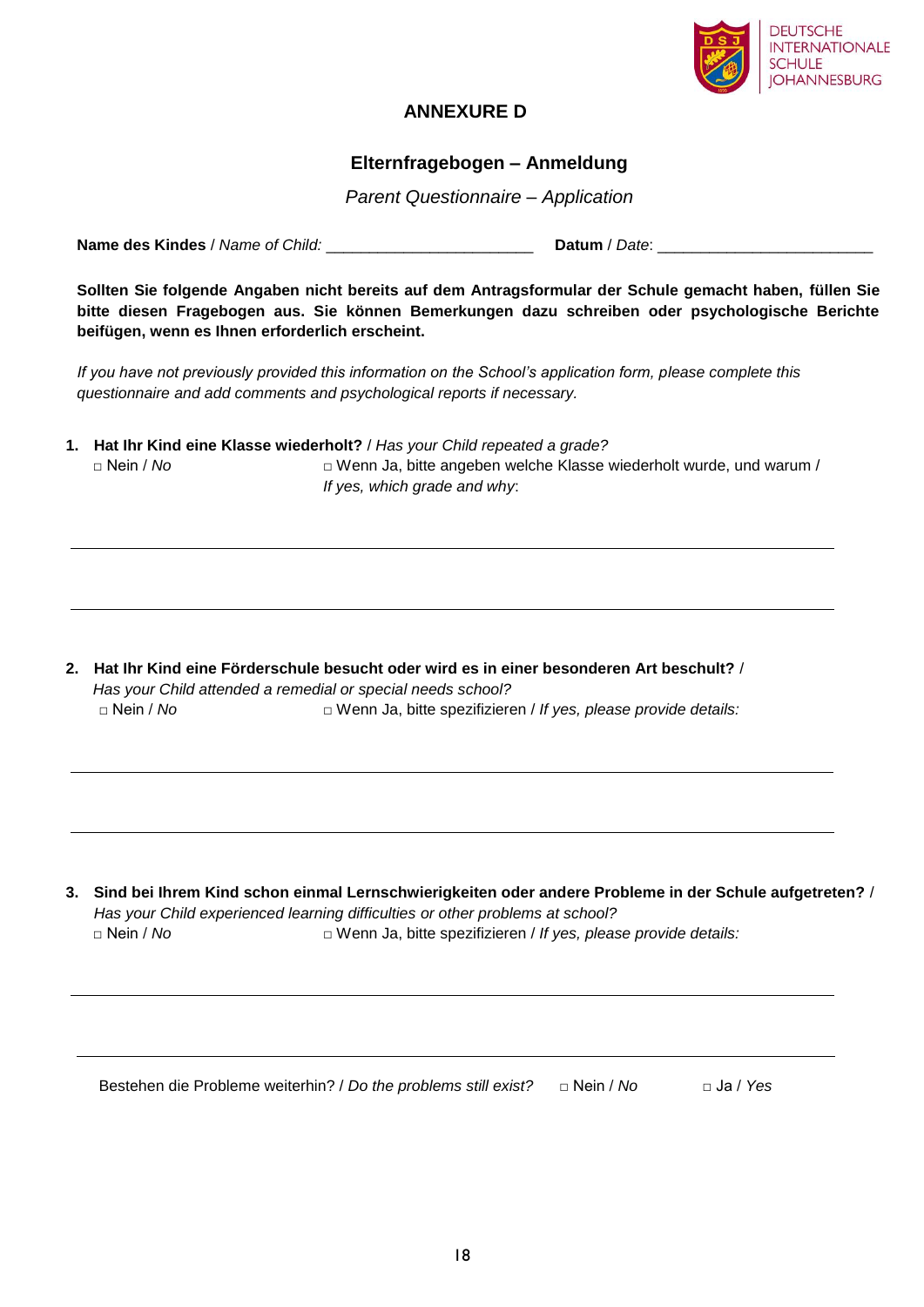

### **4. Hat Ihr Kind eine Krankheit, Allergie oder psychologische, körperliche, geistige oder Sinnesbeeinträchtigung?**

*Does your Child have an illness, allergy, or a psychological, physical, cognitive or sensory impairment?* □ Nein / *No* □ Wenn Ja, bitte spezifizieren / *If yes, please provide details:*

**5. Befindet sich Ihr Kind zur Zeit wegen einer Krankheit, Allergie oder psychologischer, körperlicher, geistiger Sinnesbeeinträchtigung in Behandlung, Therapie oder einer anderen Versorgung?** */* 

*Is your Child currently being treated for any disease, allergy, or psychological, physical, cognitive or sensory impairment?* 

□ Nein / *No* □ Wenn Ja, bitte spezifizieren / *If yes, please provide details:*

**6. Benötigt Ihr Kind Medikamente oder andere medizinische oder pflegerische Versorgung oder Unterstützung?**  */ Is your Child currently taking medication or receiving medical treatment or nursing care?*  □ Nein/ *No* □ Wenn Ja, bitte spezifizieren / *If yes, please provide details:*

**7. Was gibt es sonst noch, das wir wissen sollten?** / *What else is relevant for us to know?*

**8. Welche Stärken und Talente hat Ihr Kind?** / *What strengths and talents does your Child have?*

Falls eine der Fragen 2-6 mit "Ja" beantwortet wurde, wird das Förderzentrum Phönix durch unsere Koordinator:innen informiert. / *If one of the questions 2-6 was answered with "Yes", the Förderzentrum Phönix will be informed by our level coordinators.*